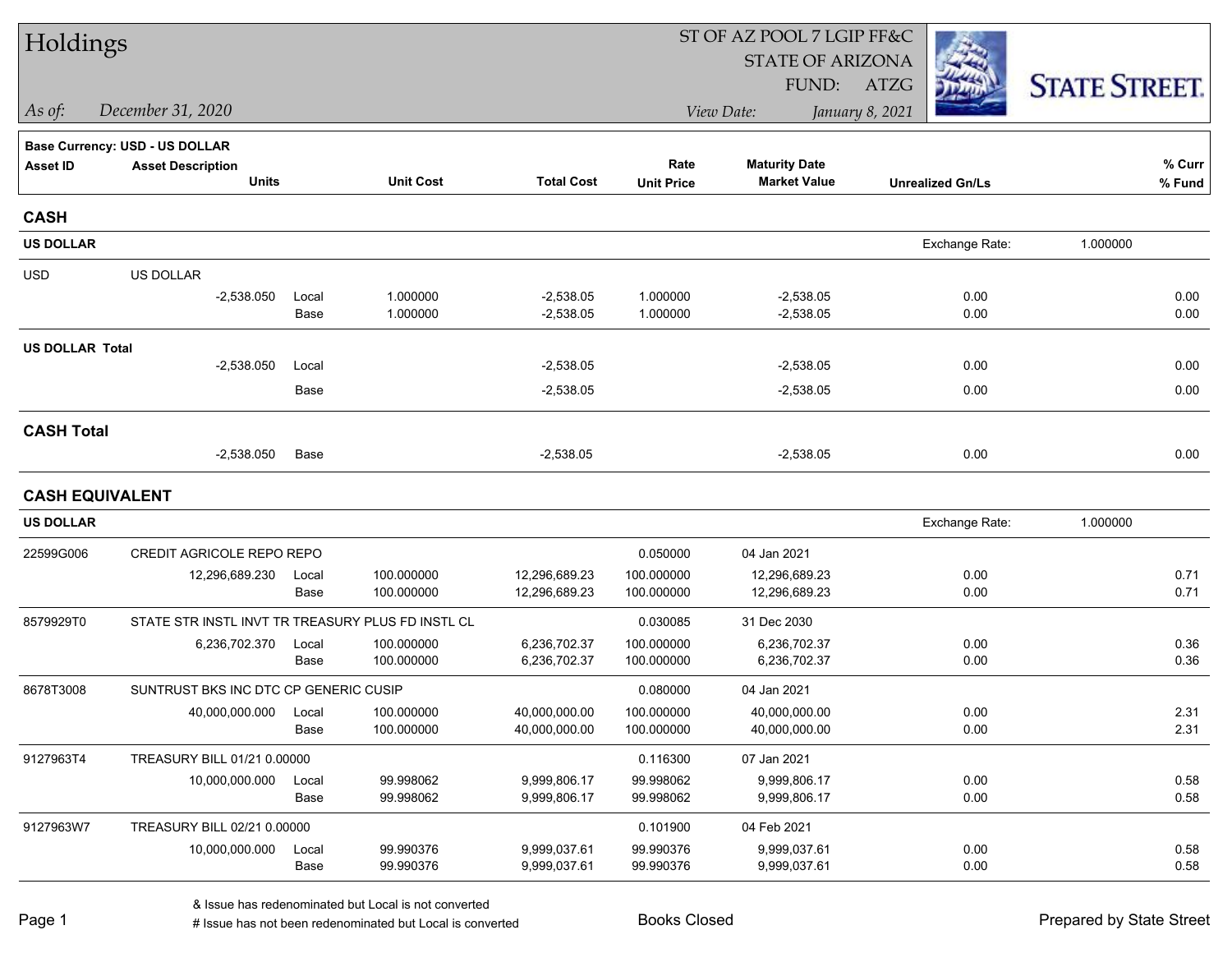| Holdings        |                                                            |       |                  |                   |                   |                         |                 |                         |                      |
|-----------------|------------------------------------------------------------|-------|------------------|-------------------|-------------------|-------------------------|-----------------|-------------------------|----------------------|
|                 |                                                            |       |                  |                   |                   | <b>STATE OF ARIZONA</b> |                 |                         |                      |
|                 |                                                            |       |                  |                   |                   | FUND:                   | <b>ATZG</b>     |                         | <b>STATE STREET.</b> |
| $\vert$ As of:  | December 31, 2020                                          |       |                  |                   |                   | View Date:              | January 8, 2021 |                         |                      |
|                 |                                                            |       |                  |                   |                   |                         |                 |                         |                      |
| <b>Asset ID</b> | Base Currency: USD - US DOLLAR<br><b>Asset Description</b> |       |                  |                   | Rate              | <b>Maturity Date</b>    |                 |                         | % Curr               |
|                 | <b>Units</b>                                               |       | <b>Unit Cost</b> | <b>Total Cost</b> | <b>Unit Price</b> | <b>Market Value</b>     |                 | <b>Unrealized Gn/Ls</b> | % Fund               |
| 9127964C0       | TREASURY BILL 02/21 0.00000                                |       |                  |                   | 0.096000          | 11 Feb 2021             |                 |                         |                      |
|                 | 20,000,000.000                                             | Local | 99.988446        | 19,997,689.20     | 99.988446         | 19,997,689.20           |                 | 0.00                    | 1.16                 |
|                 |                                                            | Base  | 99.988446        | 19,997,689.20     | 99.988446         | 19,997,689.20           |                 | 0.00                    | 1.16                 |
| 9127964D8       | TREASURY BILL 02/21 0.00000                                |       |                  |                   | 0.106000          | 18 Feb 2021             |                 |                         |                      |
|                 | 10,000,000.000                                             | Local | 99.985867        | 9,998,586.67      | 99.985867         | 9,998,586.67            |                 | 0.00                    | 0.58                 |
|                 |                                                            | Base  | 99.985867        | 9,998,586.67      | 99.985867         | 9,998,586.67            |                 | 0.00                    | 0.58                 |
| 9127964F3       | TREASURY BILL 03/21 0.00000                                |       |                  |                   | 0.103000          | 04 Mar 2021             |                 |                         |                      |
|                 | 10,000,000.000                                             | Local | 99.982261        | 9,998,226.11      | 99.982261         | 9,998,226.11            |                 | 0.00                    | 0.58                 |
|                 |                                                            | Base  | 99.982261        | 9,998,226.11      | 99.982261         | 9,998,226.11            |                 | 0.00                    | 0.58                 |
| 9127964M8       | TREASURY BILL 03/21 0.00000                                |       |                  |                   | 0.101300          | 11 Mar 2021             |                 |                         |                      |
|                 | 20,000,000.000                                             | Local | 99.978792        | 19,995,758.42     | 99.978792         | 19,995,758.42           |                 | 0.00                    | 1.16                 |
|                 |                                                            | Base  | 99.978792        | 19,995,758.42     | 99.978792         | 19,995,758.42           |                 | 0.00                    | 1.16                 |
| 9127964N6       | TREASURY BILL 03/21 0.00000                                |       |                  |                   | 0.073000          | 18 Mar 2021             |                 |                         |                      |
|                 | 20,000,000.000                                             | Local | 99.982119        | 19,996,423.78     | 99.982119         | 19,996,423.78           |                 | 0.00                    | 1.16                 |
|                 |                                                            | Base  | 99.982119        | 19,996,423.78     | 99.982119         | 19,996,423.78           |                 | 0.00                    | 1.16                 |
| 9127964P1       | TREASURY BILL 04/21 0.00000                                |       |                  |                   | 0.078900          | 01 Apr 2021             |                 |                         |                      |
|                 | 10,000,000.000                                             | Local | 99.980275        | 9,998,027.50      | 99.980275         | 9,998,027.50            |                 | 0.00                    | 0.58                 |
|                 |                                                            | Base  | 99.980275        | 9,998,027.50      | 99.980275         | 9,998,027.50            |                 | 0.00                    | 0.58                 |
| 912796A58       | TREASURY BILL 01/21 0.00000                                |       |                  |                   | 0.085000          | 05 Jan 2021             |                 |                         |                      |
|                 | 30,000,000.000                                             | Local | 99.999048        | 29,999,714.45     | 99.999048         | 29,999,714.45           |                 | 0.00                    | 1.74                 |
|                 |                                                            | Base  | 99.999048        | 29,999,714.45     | 99.999048         | 29,999,714.45           |                 | 0.00                    | 1.74                 |
| 912796B73       | TREASURY BILL 02/21 0.00000                                |       |                  |                   | 0.087500          | 09 Feb 2021             |                 |                         |                      |
|                 | 30,000,000.000                                             | Local | 99.991604        | 29,997,481.25     | 99.991604         | 29,997,481.25           |                 | 0.00                    | 1.74                 |
|                 |                                                            | Base  | 99.991604        | 29,997,481.25     | 99.991604         | 29,997,481.25           |                 | 0.00                    | 1.74                 |
| 912796UC1       | TREASURY BILL 01/21 0.00000                                |       |                  |                   | 0.074100          | 28 Jan 2021             |                 |                         |                      |
|                 | 30,000,000.000                                             | Local | 99.993908        | 29,998,172.25     | 99.993908         | 29,998,172.25           |                 | 0.00                    | 1.74                 |
|                 |                                                            | Base  | 99.993908        | 29,998,172.25     | 99.993908         | 29,998,172.25           |                 | 0.00                    | 1.74                 |
| 912796XE4       | TREASURY BILL 02/21 0.00000                                |       |                  |                   | 0.167500          | 25 Feb 2021             |                 |                         |                      |
|                 | 10,000,000.000                                             | Local | 99.974410        | 9,997,440.97      | 99.974410         | 9,997,440.97            |                 | 0.00                    | 0.58                 |
|                 |                                                            | Base  | 99.974410        | 9,997,440.97      | 99.974410         | 9,997,440.97            |                 | 0.00                    | 0.58                 |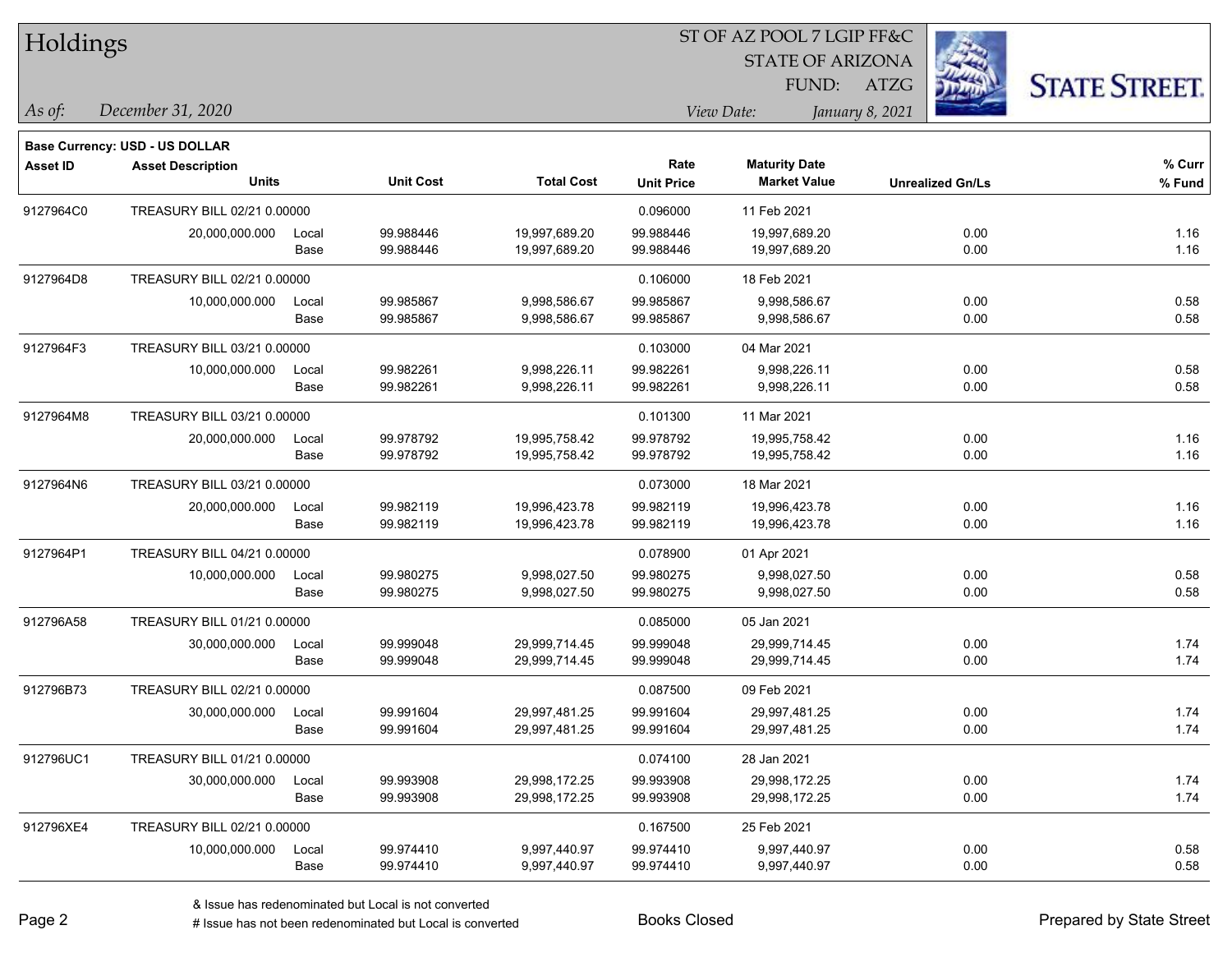| Holdings        |                                                 |               |                          |                                |                           | 51 OF AZ POOL 7 LGIP FF&C                   |                 |                         |                      |
|-----------------|-------------------------------------------------|---------------|--------------------------|--------------------------------|---------------------------|---------------------------------------------|-----------------|-------------------------|----------------------|
|                 |                                                 |               |                          |                                |                           | <b>STATE OF ARIZONA</b>                     |                 | Ż.                      |                      |
|                 |                                                 |               |                          |                                |                           | FUND:                                       | ATZG            |                         | <b>STATE STREET.</b> |
| As of:          | December 31, 2020                               |               |                          |                                |                           | View Date:                                  | January 8, 2021 |                         |                      |
|                 | <b>Base Currency: USD - US DOLLAR</b>           |               |                          |                                |                           |                                             |                 |                         |                      |
| <b>Asset ID</b> | <b>Asset Description</b><br><b>Units</b>        |               | <b>Unit Cost</b>         | <b>Total Cost</b>              | Rate<br><b>Unit Price</b> | <b>Maturity Date</b><br><b>Market Value</b> |                 | <b>Unrealized Gn/Ls</b> | $%$ Curr<br>% Fund   |
| 921FRK000       | BMO TRIPARTY MTGE CLAS/ISIT/RTRP MATU//20121224 |               |                          |                                | 0.050000                  | 04 Jan 2021                                 |                 |                         |                      |
|                 | 5,884,814.420                                   | Local<br>Base | 100.000000<br>100.000000 | 5,884,814.42<br>5,884,814.42   | 100.000000<br>100.000000  | 5,884,814.42<br>5,884,814.42                |                 | 0.00<br>0.00            | 0.34<br>0.34         |
| 921FRK000       | BMO TRIPARTY MTGE CLAS/ISIT/RTRP MATU//20121224 |               |                          |                                | 0.090000                  | 04 Jan 2021                                 |                 |                         |                      |
|                 | 35,000,000.000                                  | Local<br>Base | 100.000000<br>100.000000 | 35,000,000.00<br>35,000,000.00 | 100.000000<br>100.000000  | 35,000,000.00<br>35,000,000.00              |                 | 0.00<br>0.00            | 2.03<br>2.03         |
| 926NKW009       | AMHERST PIERPONT 04/15 VAR                      |               |                          |                                | 0.090000                  | 04 Jan 2021                                 |                 |                         |                      |
|                 | 35,000,000.000                                  | Local<br>Base | 100.000000<br>100.000000 | 35,000,000.00<br>35,000,000.00 | 100.000000<br>100.000000  | 35,000,000.00<br>35,000,000.00              |                 | 0.00<br>0.00            | 2.03<br>2.03         |
| 926NKW009       | AMHERST PIERPONT 04/15 VAR                      |               |                          |                                | 0.100000                  | 08 Jan 2021                                 |                 |                         |                      |
|                 | 30,000,000.000                                  | Local<br>Base | 100.000000<br>100.000000 | 30,000,000.00<br>30,000,000.00 | 100.000000<br>100.000000  | 30,000,000.00<br>30,000,000.00              |                 | 0.00<br>0.00            | 1.74<br>1.74         |
| 927YHY004       | RBC CAPITAL MARKETS REPO 04/16 VAR              |               |                          |                                | 0.080000                  | 13 Jan 2021                                 |                 |                         |                      |
|                 | 60,000,000.000                                  | Local<br>Base | 100.000000<br>100.000000 | 60,000,000.00<br>60,000,000.00 | 100.000000<br>100.000000  | 60,000,000.00<br>60,000,000.00              |                 | 0.00<br>0.00            | 3.47<br>3.47         |
| 935MUR901       | <b>WESTERN ALLIANCE BANK</b>                    |               |                          |                                | 0.200000                  | 24 Jun 2021                                 |                 |                         |                      |
|                 | 10,000,000.000                                  | Local<br>Base | 100.000000<br>100.000000 | 10,000,000.00<br>10,000,000.00 | 100.000000<br>100.000000  | 10,000,000.00<br>10,000,000.00              |                 | 0.00<br>0.00            | 0.58<br>0.58         |
| 979QHR003       | SOUTH STREET REPO                               |               |                          |                                | 0.030000                  | 04 Jan 2021                                 |                 |                         |                      |
|                 | 96,003,490.400                                  | Local<br>Base | 100.000000<br>100.000000 | 96,003,490.40<br>96,003,490.40 | 100.000000<br>100.000000  | 96,003,490.40<br>96,003,490.40              |                 | 0.00<br>0.00            | 5.55<br>5.55         |
| 979QHR003       | SOUTH STREET REPO                               |               |                          |                                | 0.080000                  | 15 Jan 2021                                 |                 |                         |                      |
|                 | 50,000,000.000                                  | Local<br>Base | 100.000000<br>100.000000 | 50,000,000.00<br>50,000,000.00 | 100.000000<br>100.000000  | 50,000,000.00<br>50,000,000.00              |                 | 0.00<br>0.00            | 2.89<br>2.89         |
| 979RFJ001       | ALLIANCE BANK OF ARIZONA MONEY                  |               |                          |                                | 1.260000                  | 01 Jan 2021                                 |                 |                         |                      |
|                 | 2,535.590                                       | Local<br>Base | 100.000000<br>100.000000 | 2,535.59<br>2,535.59           | 100.000000<br>100.000000  | 2,535.59<br>2,535.59                        |                 | 0.00<br>0.00            | 0.00<br>0.00         |
| 985FHY004       | MITSUBISHI UFJ REPO                             |               |                          |                                | 0.050000                  | 04 Jan 2021                                 |                 |                         |                      |
|                 | 40,000,000.000                                  | Local<br>Base | 100.000000<br>100.000000 | 40,000,000.00<br>40,000,000.00 | 100.000000<br>100.000000  | 40,000,000.00<br>40,000,000.00              |                 | 0.00<br>0.00            | 2.31<br>2.31         |

 $\overline{\text{SE} + \text{F} \text{DQOL}}$   $\overline{\text{F} \text{I}}$   $\overline{\text{CID}}$   $\overline{\text{F} \text{I}}$   $\overline{\text{CID}}$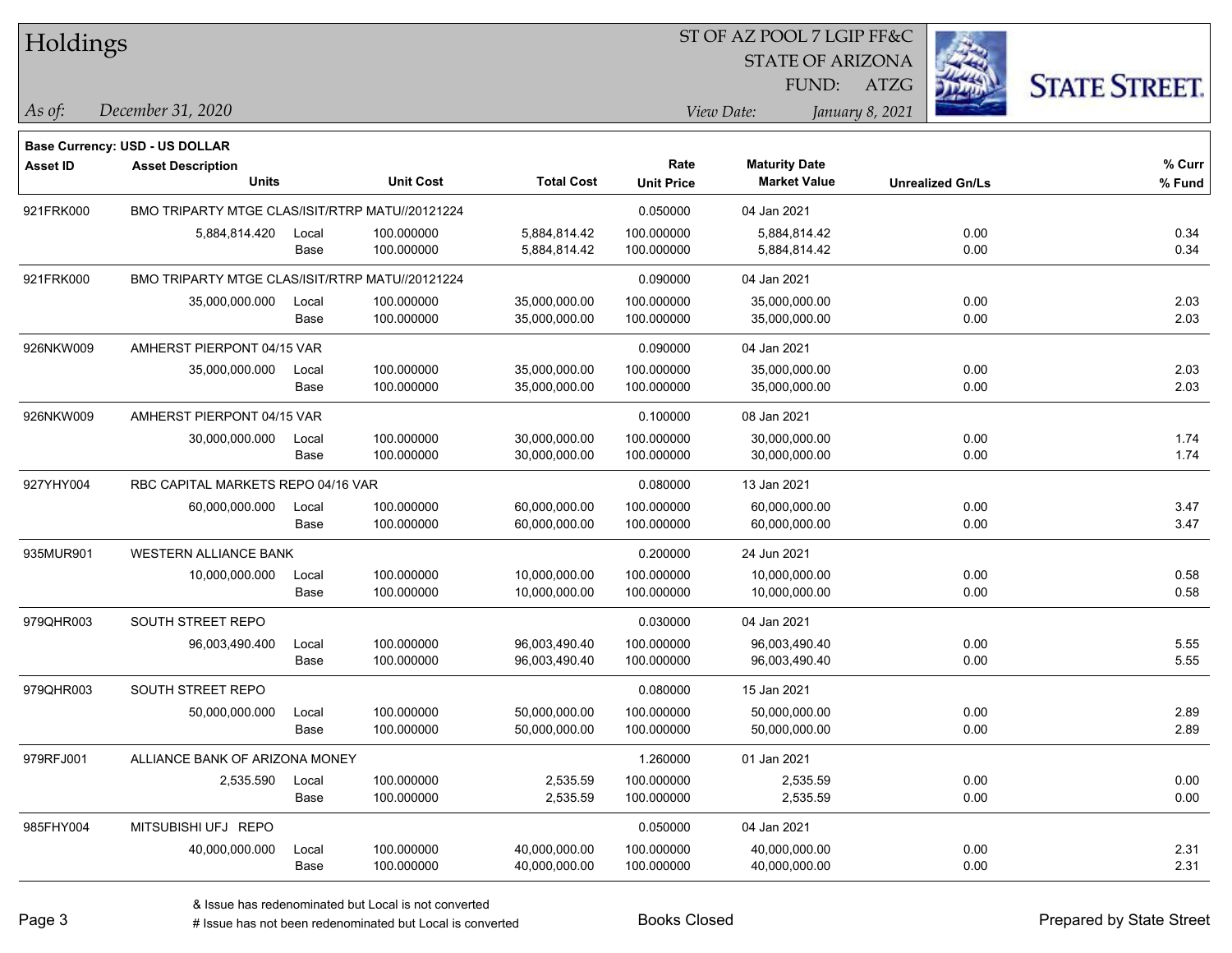| Holdings               |                                |       |                  |                   |                   | ST OF AZ POOL 7 LGIP FF&C |                         |                      |  |  |  |
|------------------------|--------------------------------|-------|------------------|-------------------|-------------------|---------------------------|-------------------------|----------------------|--|--|--|
|                        |                                |       |                  |                   |                   | <b>STATE OF ARIZONA</b>   |                         |                      |  |  |  |
|                        |                                |       |                  |                   |                   | FUND:                     | <b>ATZG</b>             | <b>STATE STREET.</b> |  |  |  |
| $\vert$ As of:         | December 31, 2020              |       |                  |                   |                   | View Date:                | January 8, 2021         |                      |  |  |  |
|                        | Base Currency: USD - US DOLLAR |       |                  |                   |                   |                           |                         |                      |  |  |  |
| <b>Asset ID</b>        | <b>Asset Description</b>       |       |                  |                   | Rate              | <b>Maturity Date</b>      |                         | % Curr               |  |  |  |
|                        | <b>Units</b>                   |       | <b>Unit Cost</b> | <b>Total Cost</b> | <b>Unit Price</b> | <b>Market Value</b>       | <b>Unrealized Gn/Ls</b> | % Fund               |  |  |  |
| 985FHY004              | MITSUBISHI UFJ REPO            |       |                  |                   | 0.080000          | 11 Jan 2021               |                         |                      |  |  |  |
|                        | 30,000,000.000                 | Local | 100.000000       | 30,000,000.00     | 100.000000        | 30,000,000.00             | 0.00                    | 1.74                 |  |  |  |
|                        |                                | Base  | 100.000000       | 30,000,000.00     | 100.000000        | 30,000,000.00             | 0.00                    | 1.74                 |  |  |  |
| <b>US DOLLAR Total</b> |                                |       |                  |                   |                   |                           |                         |                      |  |  |  |
|                        | 660,424,232.010                | Local |                  | 660,400,596.39    |                   | 660,400,596.39            | 0.00                    | 38.21                |  |  |  |
|                        |                                | Base  |                  | 660,400,596.39    |                   | 660,400,596.39            | 0.00                    | 38.21                |  |  |  |
|                        | <b>CASH EQUIVALENT Total</b>   |       |                  |                   |                   |                           |                         |                      |  |  |  |
|                        | 660,424,232.010                | Base  |                  | 660,400,596.39    |                   | 660,400,596.39            | 0.00                    | 38.21                |  |  |  |
| <b>FIXED INCOME</b>    |                                |       |                  |                   |                   |                           |                         |                      |  |  |  |
| <b>US DOLLAR</b>       |                                |       |                  |                   |                   |                           | Exchange Rate:          | 1.000000             |  |  |  |
| 9127962F5              | TREASURY BILL 03/21 0.00000    |       |                  |                   | 0.010000          | 25 Mar 2021               |                         |                      |  |  |  |
|                        | 30,000,000.000                 | Local | 99.978597        | 29,993,578.95     | 99.983333         | 29,994,999.90             | 1,420.95                | 1.74                 |  |  |  |
|                        |                                | Base  | 99.978597        | 29,993,578.95     | 99.983333         | 29,994,999.90             | 1,420.95                | 1.74                 |  |  |  |
| 9127962J7              | TREASURY BILL 10/20 0.00000    |       |                  |                   |                   | 01 Oct 2020               |                         |                      |  |  |  |
|                        | 0.000                          | Local | 0.000000         | $-0.07$           | 0.000000          | 0.00                      | 0.07                    | 0.00                 |  |  |  |
|                        |                                | Base  | 0.000000         | $-0.07$           | 0.000000          | 0.00                      | 0.07                    | 0.00                 |  |  |  |
| 9127962Q1              | TREASURY BILL 04/21 0.00000    |       |                  |                   |                   | 22 Apr 2021               |                         |                      |  |  |  |
|                        | 10,000,000.000                 | Local | 99.965281        | 9,996,528.14      | 99.976000         | 9,997,600.00              | 1,071.86                | 0.58                 |  |  |  |
|                        |                                | Base  | 99.965281        | 9,996,528.14      | 99.976000         | 9,997,600.00              | 1,071.86                | 0.58                 |  |  |  |
| 9127962R9              | TREASURY BILL 10/20 0.00000    |       |                  |                   |                   | 15 Oct 2020               |                         |                      |  |  |  |
|                        | 0.000                          | Local | 0.000000         | -163.89           | 0.000000          | 0.00                      | 163.89                  | 0.00                 |  |  |  |
|                        |                                | Base  | 0.000000         | $-163.89$         | 0.000000          | 0.00                      | 163.89                  | 0.00                 |  |  |  |
| 9127963C1              | TREASURY BILL 07/20 0.00000    |       |                  |                   | 0.010000          | 07 Jul 2020               |                         |                      |  |  |  |
|                        | 0.000                          | Local | 0.000000         | 2,945.91          | 0.000000          | 0.00                      | $-2,945.91$             | 0.00                 |  |  |  |
|                        |                                | Base  | 0.000000         | 2,945.91          | 0.000000          | 0.00                      | $-2,945.91$             | 0.00                 |  |  |  |
| 9127963F4              | TREASURY BILL 07/20 0.00000    |       |                  |                   | 0.010000          | 21 Jul 2020               |                         |                      |  |  |  |
|                        | 0.000                          | Local | 0.000000         | $-0.01$           | 0.000000          | 0.00                      | 0.01                    | 0.00                 |  |  |  |
|                        |                                | Base  | 0.000000         | $-0.01$           | 0.000000          | 0.00                      | 0.01                    | 0.00                 |  |  |  |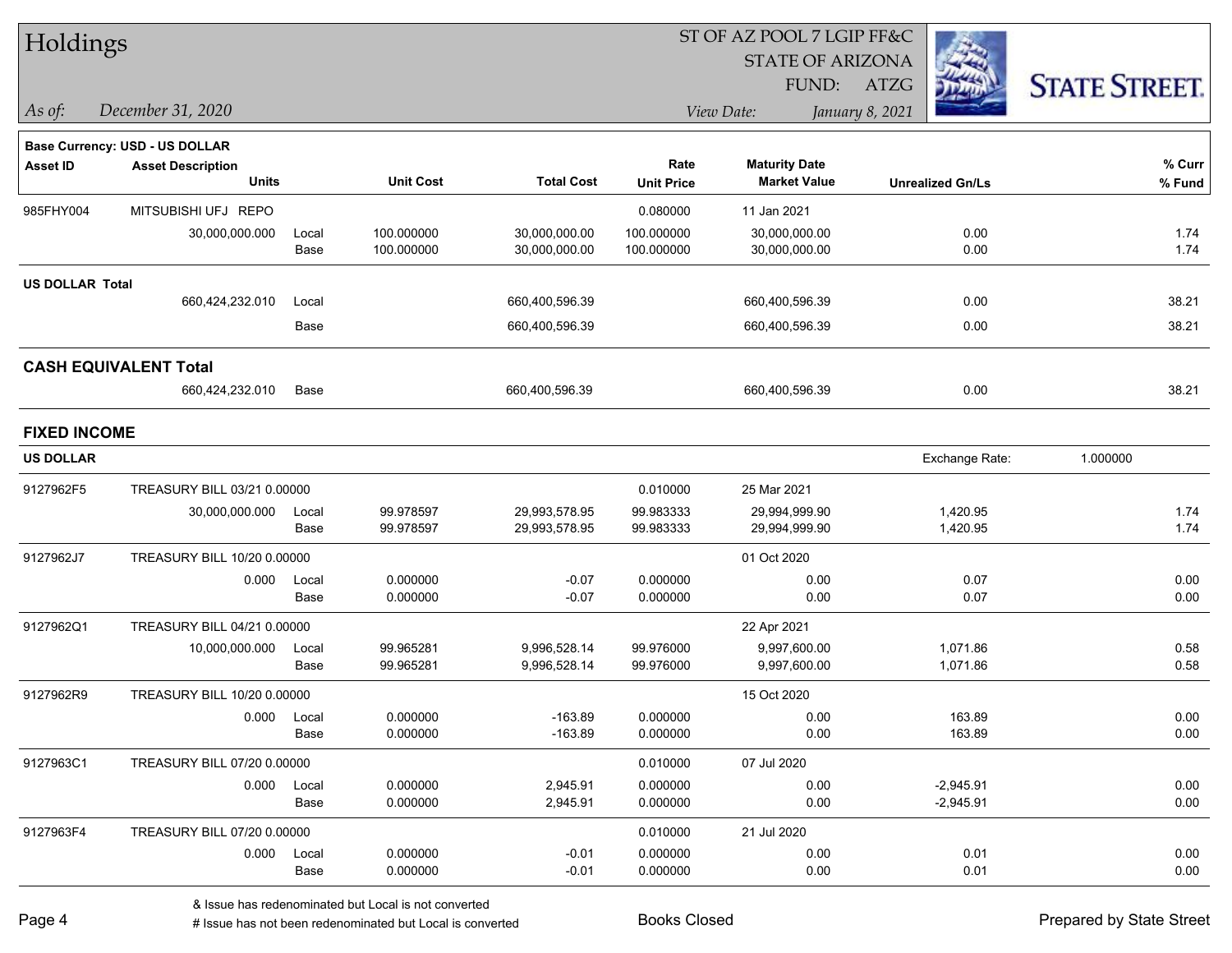| Holdings        |                                       |       |                  |                   |                   | ST OF AZ POOL 7 LGIP FF&C |                         |                      |
|-----------------|---------------------------------------|-------|------------------|-------------------|-------------------|---------------------------|-------------------------|----------------------|
|                 |                                       |       |                  |                   |                   | <b>STATE OF ARIZONA</b>   |                         |                      |
|                 |                                       |       |                  |                   |                   | FUND:                     | ATZG                    | <b>STATE STREET.</b> |
| As of:          | December 31, 2020                     |       |                  |                   |                   | View Date:                | January 8, 2021         |                      |
|                 | <b>Base Currency: USD - US DOLLAR</b> |       |                  |                   |                   |                           |                         |                      |
| <b>Asset ID</b> | <b>Asset Description</b>              |       |                  |                   | Rate              | <b>Maturity Date</b>      |                         | % Curr               |
|                 | <b>Units</b>                          |       | <b>Unit Cost</b> | <b>Total Cost</b> | <b>Unit Price</b> | <b>Market Value</b>       | <b>Unrealized Gn/Ls</b> | % Fund               |
| 9127963G2       | TREASURY BILL 07/20 0.00000           |       |                  |                   | 0.010000          | 28 Jul 2020               |                         |                      |
|                 | 0.000                                 | Local | 0.000000         | $-0.04$           | 0.000000          | 0.00                      | 0.04                    | 0.00                 |
|                 |                                       | Base  | 0.000000         | $-0.04$           | 0.000000          | 0.00                      | 0.04                    | 0.00                 |
| 9127963M9       | TREASURY BILL 08/20 0.00000           |       |                  |                   | 0.010000          | 04 Aug 2020               |                         |                      |
|                 | 0.000                                 | Local | 0.000000         | 3,766.02          | 0.000000          | 0.00                      | $-3,766.02$             | 0.00                 |
|                 |                                       | Base  | 0.000000         | 3,766.02          | 0.000000          | 0.00                      | $-3,766.02$             | 0.00                 |
| 9127963P2       | TREASURY BILL 08/20 0.00000           |       |                  |                   | 0.010000          | 18 Aug 2020               |                         |                      |
|                 | 0.000                                 | Local | 0.000000         | $-0.02$           | 0.000000          | 0.00                      | 0.02                    | 0.00                 |
|                 |                                       | Base  | 0.000000         | $-0.02$           | 0.000000          | 0.00                      | 0.02                    | 0.00                 |
| 9127963Q0       | TREASURY BILL 08/20 0.00000           |       |                  |                   |                   | 25 Aug 2020               |                         |                      |
|                 | 0.000                                 | Local | 0.000000         | $-0.03$           | 0.000000          | 0.00                      | 0.03                    | 0.00                 |
|                 |                                       | Base  | 0.000000         | $-0.03$           | 0.000000          | 0.00                      | 0.03                    | 0.00                 |
| 9127963R8       | TREASURY BILL 09/20 0.00000           |       |                  |                   | 0.010000          | 01 Sep 2020               |                         |                      |
|                 | 0.000                                 | Local | 0.000000         | $-0.01$           | 0.000000          | 0.00                      | 0.01                    | 0.00                 |
|                 |                                       | Base  | 0.000000         | $-0.01$           | 0.000000          | 0.00                      | 0.01                    | 0.00                 |
| 9127963T4       | TREASURY BILL 01/21 0.00000           |       |                  |                   | 0.010000          | 07 Jan 2021               |                         |                      |
|                 | 40,000,000.000                        | Local | 99.998173        | 39,999,269.00     | 99.999750         | 39,999,900.00             | 631.00                  | 2.31                 |
|                 |                                       | Base  | 99.998173        | 39,999,269.00     | 99.999750         | 39,999,900.00             | 631.00                  | 2.31                 |
| 9127963U1       | TREASURY BILL 01/21 0.00000           |       |                  |                   | 0.010000          | 14 Jan 2021               |                         |                      |
|                 | 40,000,000.000                        | Local | 99.995960        | 39,998,384.03     | 99.998750         | 39,999,500.00             | 1,115.97                | 2.31                 |
|                 |                                       | Base  | 99.995960        | 39,998,384.03     | 99.998750         | 39,999,500.00             | 1,115.97                | 2.31                 |
| 9127963V9       | TREASURY BILL 01/21 0.00000           |       |                  |                   | 0.010000          | 21 Jan 2021               |                         |                      |
|                 | 50,000,000.000 Local                  |       | 99.994072        | 49.997.036.09     | 99.997875         | 49,998,937.50             | 1,901.41                | 2.89                 |
|                 |                                       | Base  | 99.994072        | 49,997,036.09     | 99.997875         | 49,998,937.50             | 1,901.41                | 2.89                 |
| 9127963W7       | TREASURY BILL 02/21 0.00000           |       |                  |                   | 0.010000          | 04 Feb 2021               |                         |                      |
|                 | 50,000,000.000                        | Local | 99.990820        | 49,995,409.99     | 99.995264         | 49,997,632.00             | 2,222.01                | 2.89                 |
|                 |                                       | Base  | 99.990820        | 49,995,409.99     | 99.995264         | 49,997,632.00             | 2,222.01                | 2.89                 |
| 9127963X5       | TREASURY BILL 09/20 0.00000           |       |                  |                   | 0.010000          | 08 Sep 2020               |                         |                      |
|                 | 0.000                                 | Local | 0.000000         | $-0.02$           | 0.000000          | 0.00                      | 0.02                    | 0.00                 |
|                 |                                       | Base  | 0.000000         | $-0.02$           | 0.000000          | 0.00                      | 0.02                    | 0.00                 |

 $\overline{\phantom{0}}$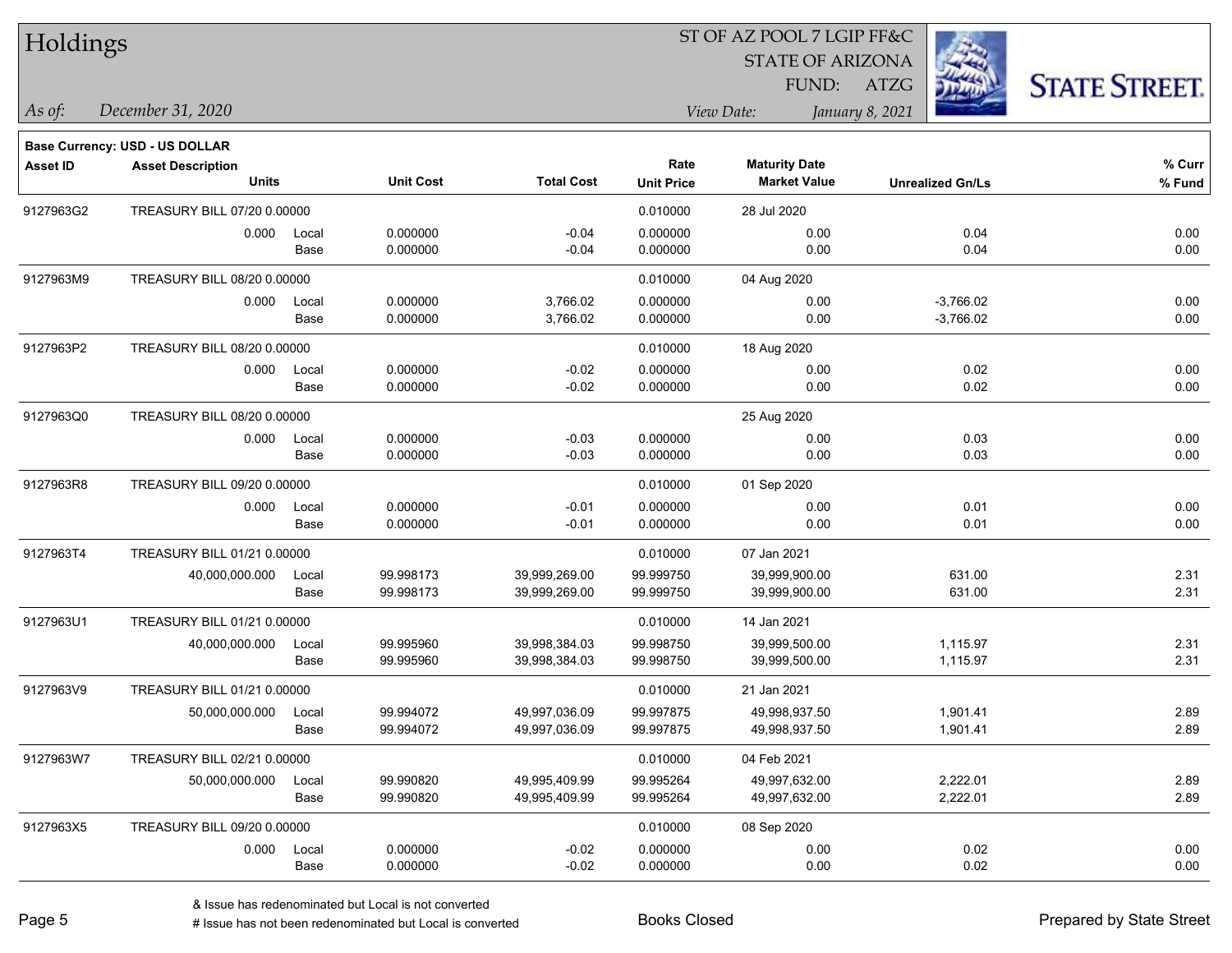| Holdings        |                                       |       |                  |                   |                   | ST OF AZ POOL 7 LGIP FF&C |                         |                      |  |  |
|-----------------|---------------------------------------|-------|------------------|-------------------|-------------------|---------------------------|-------------------------|----------------------|--|--|
|                 |                                       |       |                  |                   |                   | <b>STATE OF ARIZONA</b>   |                         |                      |  |  |
|                 |                                       |       |                  |                   |                   | FUND:                     | ATZG                    | <b>STATE STREET.</b> |  |  |
| As of:          | December 31, 2020                     |       |                  |                   |                   | View Date:                | January 8, 2021         |                      |  |  |
|                 | <b>Base Currency: USD - US DOLLAR</b> |       |                  |                   |                   |                           |                         |                      |  |  |
| <b>Asset ID</b> | <b>Asset Description</b>              |       |                  |                   | Rate              | <b>Maturity Date</b>      |                         | $%$ Curr             |  |  |
|                 | <b>Units</b>                          |       | <b>Unit Cost</b> | <b>Total Cost</b> | <b>Unit Price</b> | <b>Market Value</b>       | <b>Unrealized Gn/Ls</b> | % Fund               |  |  |
| 9127964A4       | TREASURY BILL 09/20 0.00000           |       |                  |                   | 0.010000          | 29 Sep 2020               |                         |                      |  |  |
|                 | 0.000                                 | Local | 0.000000         | $-0.04$           | 0.000000          | 0.00                      | 0.04                    | 0.00                 |  |  |
|                 |                                       | Base  | 0.000000         | $-0.04$           | 0.000000          | 0.00                      | 0.04                    | 0.00                 |  |  |
| 9127964C0       | TREASURY BILL 02/21 0.00000           |       |                  |                   | 0.010000          | 11 Feb 2021               |                         |                      |  |  |
|                 | 30,000,000.000                        | Local | 99.988604        | 29,996,581.07     | 99.993667         | 29,998,100.10             | 1,519.03                | 1.74                 |  |  |
|                 |                                       | Base  | 99.988604        | 29,996,581.07     | 99.993667         | 29,998,100.10             | 1,519.03                | 1.74                 |  |  |
| 9127964D8       | TREASURY BILL 02/21 0.00000           |       |                  |                   | 0.010000          | 18 Feb 2021               |                         |                      |  |  |
|                 | 40,000,000.000                        | Local | 99.986687        | 39,994,674.61     | 99.991875         | 39,996,750.00             | 2,075.39                | 2.31                 |  |  |
|                 |                                       | Base  | 99.986687        | 39,994,674.61     | 99.991875         | 39,996,750.00             | 2,075.39                | 2.31                 |  |  |
| 9127964F3       | TREASURY BILL 03/21 0.00000           |       |                  |                   | 0.010000          | 04 Mar 2021               |                         |                      |  |  |
|                 | 10,000,000.000                        | Local | 99.981056        | 9,998,105.56      | 99.988528         | 9,998,852.80              | 747.24                  | 0.58                 |  |  |
|                 |                                       | Base  | 99.981056        | 9,998,105.56      | 99.988528         | 9,998,852.80              | 747.24                  | 0.58                 |  |  |
| 9127964J5       | TREASURY BILL 10/20 0.00000           |       |                  |                   |                   | 20 Oct 2020               |                         |                      |  |  |
|                 | 0.000                                 | Local | 0.000000         | $-0.04$           | 0.000000          | 0.00                      | 0.04                    | 0.00                 |  |  |
|                 |                                       | Base  | 0.000000         | $-0.04$           | 0.000000          | 0.00                      | 0.04                    | 0.00                 |  |  |
| 9127964K2       | TREASURY BILL 10/20 0.00000           |       |                  |                   |                   | 27 Oct 2020               |                         |                      |  |  |
|                 | 0.000                                 | Local | 0.000000         | $-0.06$           | 0.000000          | 0.00                      | 0.06                    | 0.00                 |  |  |
|                 |                                       | Base  | 0.000000         | $-0.06$           | 0.000000          | 0.00                      | 0.06                    | 0.00                 |  |  |
| 9127964M8       | TREASURY BILL 03/21 0.00000           |       |                  |                   | 0.010000          | 11 Mar 2021               |                         |                      |  |  |
|                 | 30,000,000.000                        | Local | 99.982047        | 29,994,614.10     | 99.986250         | 29,995,875.00             | 1,260.90                | 1.74                 |  |  |
|                 |                                       | Base  | 99.982047        | 29,994,614.10     | 99.986250         | 29,995,875.00             | 1,260.90                | 1.74                 |  |  |
| 9127964N6       | TREASURY BILL 03/21 0.00000           |       |                  |                   | 0.010000          | 18 Mar 2021               |                         |                      |  |  |
|                 | 10,000,000.000                        | Local | 99.974034        | 9,997,403.35      | 99.985806         | 9,998,580.60              | 1,177.25                | 0.58                 |  |  |
|                 |                                       | Base  | 99.974034        | 9,997,403.35      | 99.985806         | 9,998,580.60              | 1,177.25                | 0.58                 |  |  |
| 9127964P1       | TREASURY BILL 04/21 0.00000           |       |                  |                   | 0.010000          | 01 Apr 2021               |                         |                      |  |  |
|                 | 30,000,000.000                        | Local | 99.976042        | 29,992,812.51     | 99.980667         | 29,994,200.10             | 1,387.59                | 1.74                 |  |  |
|                 |                                       | Base  | 99.976042        | 29,992,812.51     | 99.980667         | 29,994,200.10             | 1,387.59                | 1.74                 |  |  |
| 9127964Q9       | TREASURY BILL 11/20 0.00000           |       |                  |                   | 0.010000          | 03 Nov 2020               |                         |                      |  |  |
|                 | 0.000                                 | Local | 0.000000         | 7,190.48          | 0.000000          | 0.00                      | $-7,190.48$             | 0.00                 |  |  |
|                 |                                       | Base  | 0.000000         | 7,190.48          | 0.000000          | 0.00                      | $-7,190.48$             | 0.00                 |  |  |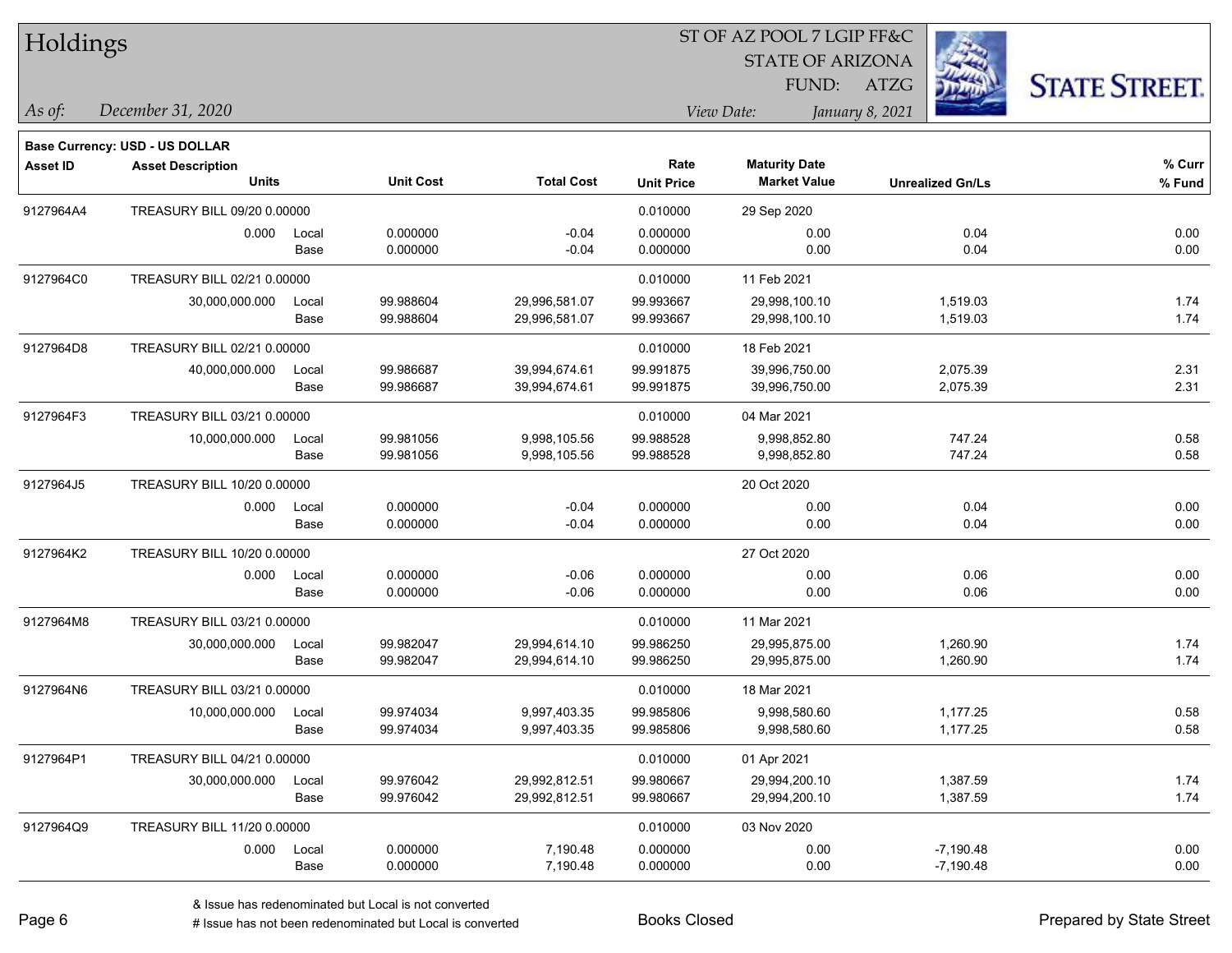| Holdings        |                                          |             |                  |                   | ST OF AZ POOL 7 LGIP FF&C |                                             |                         |                      |  |  |
|-----------------|------------------------------------------|-------------|------------------|-------------------|---------------------------|---------------------------------------------|-------------------------|----------------------|--|--|
|                 |                                          |             |                  |                   |                           | <b>STATE OF ARIZONA</b>                     |                         |                      |  |  |
|                 |                                          |             |                  |                   |                           | FUND: ATZG                                  |                         | <b>STATE STREET.</b> |  |  |
| $ $ As of:      | December 31, 2020                        |             |                  |                   |                           | View Date:                                  | January 8, 2021         |                      |  |  |
|                 |                                          |             |                  |                   |                           |                                             |                         |                      |  |  |
|                 | Base Currency: USD - US DOLLAR           |             |                  |                   |                           |                                             |                         |                      |  |  |
| <b>Asset ID</b> | <b>Asset Description</b><br><b>Units</b> |             | <b>Unit Cost</b> | <b>Total Cost</b> | Rate<br><b>Unit Price</b> | <b>Maturity Date</b><br><b>Market Value</b> | <b>Unrealized Gn/Ls</b> | % Curr<br>% Fund     |  |  |
| 9127964T3       | TREASURY BILL 11/20 0.00000              |             |                  |                   | 0.010000                  | 24 Nov 2020                                 |                         |                      |  |  |
|                 | 0.000                                    | Local       | 0.000000         | $-0.08$           | 0.000000                  | 0.00                                        | 0.08                    | 0.00                 |  |  |
|                 |                                          | Base        | 0.000000         | $-0.08$           | 0.000000                  | 0.00                                        | 0.08                    | 0.00                 |  |  |
| 9127964U0       | TREASURY BILL 12/20 0.00000              |             |                  |                   |                           | 01 Dec 2020                                 |                         |                      |  |  |
|                 | 0.000                                    | Local       | 0.000000         | $-0.07$           | 0.000000                  | 0.00                                        | 0.07                    | 0.00                 |  |  |
|                 |                                          | Base        | 0.000000         | $-0.07$           | 0.000000                  | 0.00                                        | 0.07                    | 0.00                 |  |  |
| 9127964W6       | TREASURY BILL 11/21 0.00000              |             |                  |                   | 0.010000                  | 04 Nov 2021                                 |                         |                      |  |  |
|                 | 5,000,000.000                            | Local       | 99.889139        | 4,994,456.96      | 99.922944                 | 4,996,147.20                                | 1,690.24                | 0.29                 |  |  |
|                 |                                          | Base        | 99.889139        | 4,994,456.96      | 99.922944                 | 4,996,147.20                                | 1,690.24                | 0.29                 |  |  |
| 9127964X4       | TREASURY BILL 04/21 0.00000              |             |                  |                   | 0.010000                  | 08 Apr 2021                                 |                         |                      |  |  |
|                 | 10,000,000.000                           | Local       | 99.971035        | 9,997,103.48      | 99.980417                 | 9,998,041.70                                | 938.22                  | 0.58                 |  |  |
|                 |                                          | Base        | 99.971035        | 9,997,103.48      | 99.980417                 | 9,998,041.70                                | 938.22                  | 0.58                 |  |  |
| 9127964Y2       | TREASURY BILL 04/21 0.00000              |             |                  |                   | 0.010000                  | 15 Apr 2021                                 |                         |                      |  |  |
|                 | 10,000,000.000                           | Local       | 99.968078        | 9,996,807.77      | 99.976854                 | 9,997,685.40                                | 877.63                  | 0.58                 |  |  |
|                 |                                          | Base        | 99.968078        | 9,996,807.77      | 99.976854                 | 9,997,685.40                                | 877.63                  | 0.58                 |  |  |
| 9127964Z9       | TREASURY BILL 04/21 0.00000              |             |                  |                   | 0.010000                  | 29 Apr 2021                                 |                         |                      |  |  |
|                 | 10,000,000.000                           | Local       | 99.963125        | 9,996,312.50      | 99.972847                 | 9,997,284.70                                | 972.20                  | 0.58                 |  |  |
|                 |                                          | Base        | 99.963125        | 9,996,312.50      | 99.972847                 | 9,997,284.70                                | 972.20                  | 0.58                 |  |  |
| 9127965A3       | TREASURY BILL 05/21 0.00000              |             |                  |                   | 0.010000                  | 06 May 2021                                 |                         |                      |  |  |
|                 | 10,000,000.000                           | Local       | 99.963194        | 9,996,319.44      | 99.972042                 | 9,997,204.20                                | 884.76                  | 0.58                 |  |  |
|                 |                                          | Base        | 99.963194        | 9,996,319.44      | 99.972042                 | 9,997,204.20                                | 884.76                  | 0.58                 |  |  |
| 9127965C9       | TREASURY BILL 12/20 0.00000              |             |                  |                   |                           | 15 Dec 2020                                 |                         |                      |  |  |
|                 | 0.000                                    | Local       | 0.000000         | $-0.04$           | 0.000000                  | 0.00                                        | 0.04                    | 0.00                 |  |  |
|                 |                                          | Base        | 0.000000         | $-0.04$           | 0.000000                  | 0.00                                        | 0.04                    | 0.00                 |  |  |
| 9127965D7       | TREASURY BILL 12/20 0.00000              |             |                  |                   | 0.010000                  | 22 Dec 2020                                 |                         |                      |  |  |
|                 |                                          | 0.000 Local | 0.000000         | $-0.04$           | 0.000000                  | 0.00                                        | 0.04                    | 0.00                 |  |  |
|                 |                                          | Base        | 0.000000         | $-0.04$           | 0.000000                  | 0.00                                        | 0.04                    | 0.00                 |  |  |
| 9127965F2       | TREASURY BILL 12/20 0.00000              |             |                  |                   | 0.010000                  | 29 Dec 2020                                 |                         |                      |  |  |
|                 | 0.000                                    | Local       | 0.000000         | $-0.03$           | 0.000000                  | 0.00                                        | 0.03                    | 0.00                 |  |  |
|                 |                                          | Base        | 0.000000         | $-0.03$           | 0.000000                  | 0.00                                        | 0.03                    | 0.00                 |  |  |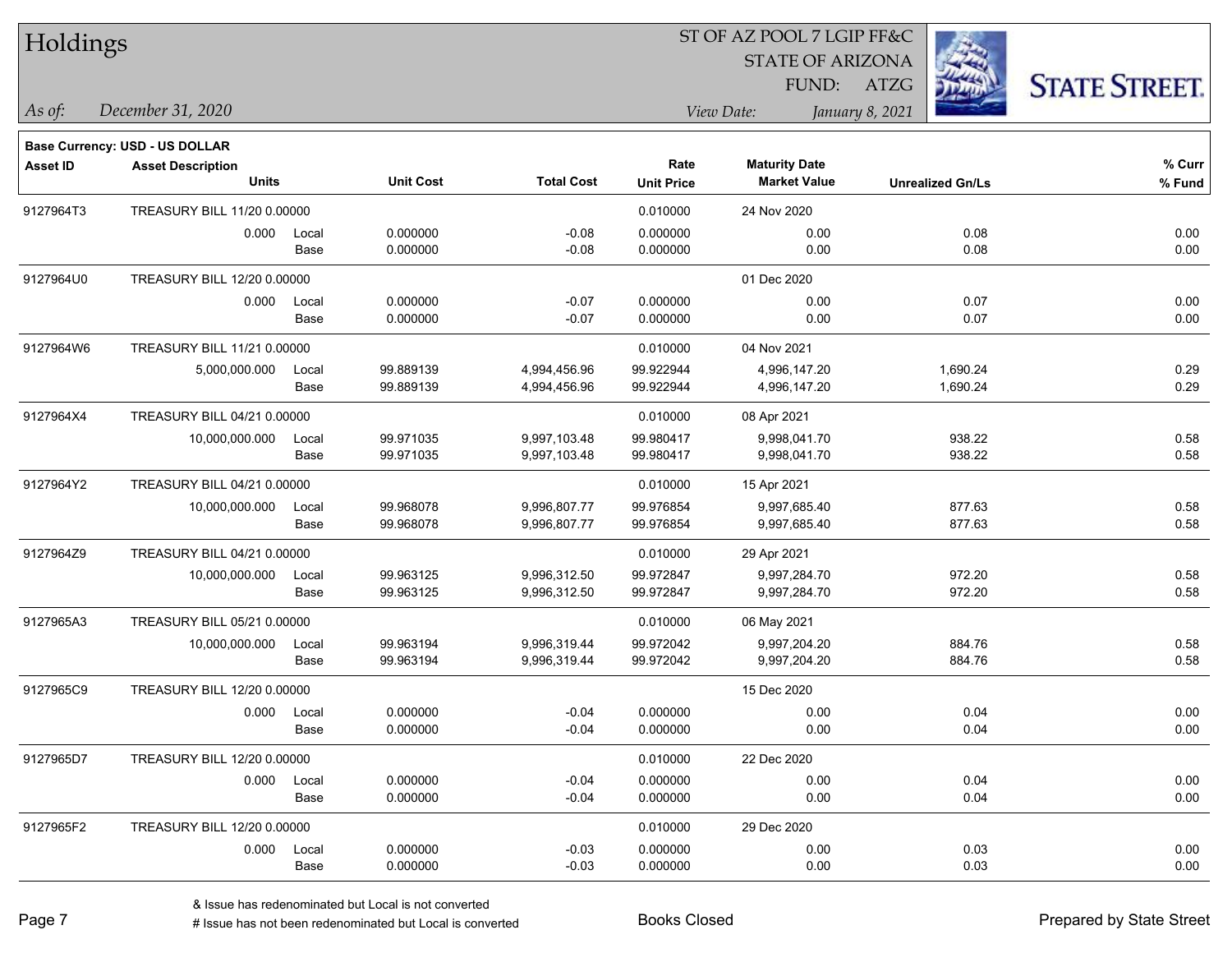| Holdings        |                                          |       |                  |                   | ST OF AZ POOL 7 LGIP FF&C |                         |                         |                      |  |  |
|-----------------|------------------------------------------|-------|------------------|-------------------|---------------------------|-------------------------|-------------------------|----------------------|--|--|
|                 |                                          |       |                  |                   |                           | <b>STATE OF ARIZONA</b> |                         |                      |  |  |
|                 |                                          |       |                  |                   |                           | FUND:                   | <b>ATZG</b>             | <b>STATE STREET.</b> |  |  |
| As of:          | December 31, 2020                        |       |                  |                   |                           | View Date:              | January 8, 2021         |                      |  |  |
|                 |                                          |       |                  |                   |                           |                         |                         |                      |  |  |
|                 | <b>Base Currency: USD - US DOLLAR</b>    |       |                  |                   | Rate                      | <b>Maturity Date</b>    |                         | % Curr               |  |  |
| <b>Asset ID</b> | <b>Asset Description</b><br><b>Units</b> |       | <b>Unit Cost</b> | <b>Total Cost</b> | <b>Unit Price</b>         | <b>Market Value</b>     | <b>Unrealized Gn/Ls</b> | % Fund               |  |  |
| 9127965G0       | TREASURY BILL 12/21 0.00000              |       |                  |                   | 0.010000                  | 02 Dec 2021             |                         |                      |  |  |
|                 | 10,000,000.000                           | Local | 99.890102        | 9,989,010.16      | 99.908700                 | 9,990,870.00            | 1,859.84                | 0.58                 |  |  |
|                 |                                          | Base  | 99.890102        | 9,989,010.16      | 99.908700                 | 9,990,870.00            | 1,859.84                | 0.58                 |  |  |
| 912796A25       | TREASURY BILL 05/21 0.00000              |       |                  |                   | 0.010000                  | 13 May 2021             |                         |                      |  |  |
|                 | 10,000,000.000                           | Local | 99.960584        | 9,996,058.35      | 99.970885                 | 9,997,088.50            | 1,030.15                | 0.58                 |  |  |
|                 |                                          | Base  | 99.960584        | 9,996,058.35      | 99.970885                 | 9,997,088.50            | 1,030.15                | 0.58                 |  |  |
| 912796A58       | TREASURY BILL 01/21 0.00000              |       |                  |                   |                           | 05 Jan 2021             |                         |                      |  |  |
|                 | 20,000,000.000                           | Local | 99.998923        | 19,999,784.66     | 99.999986                 | 19,999,997.20           | 212.54                  | 1.16                 |  |  |
|                 |                                          | Base  | 99.998923        | 19,999,784.66     | 99.999986                 | 19,999,997.20           | 212.54                  | 1.16                 |  |  |
| 912796A66       | TREASURY BILL 01/21 0.00000              |       |                  |                   | 0.010000                  | 12 Jan 2021             |                         |                      |  |  |
|                 | 30,000,000.000                           | Local | 99.996799        | 29,999,039.64     | 99.999111                 | 29,999,733.30           | 693.66                  | 1.74                 |  |  |
|                 |                                          | Base  | 99.996799        | 29,999,039.64     | 99.999111                 | 29,999,733.30           | 693.66                  | 1.74                 |  |  |
| 912796A74       | TREASURY BILL 01/21 0.00000              |       |                  |                   | 0.010000                  | 19 Jan 2021             |                         |                      |  |  |
|                 | 50,000,000.000                           | Local | 99.995132        | 49,997,566.00     | 99.998333                 | 49,999,166.50           | 1,600.50                | 2.89                 |  |  |
|                 |                                          | Base  | 99.995132        | 49,997,566.00     | 99.998333                 | 49,999,166.50           | 1,600.50                | 2.89                 |  |  |
| 912796A82       | TREASURY BILL 01/21 0.00000              |       |                  |                   | 0.010000                  | 26 Jan 2021             |                         |                      |  |  |
|                 | 60,000,000.000                           | Local | 99.993102        | 59,995,861.11     | 99.997097                 | 59,998,258.20           | 2,397.09                | 3.47                 |  |  |
|                 |                                          | Base  | 99.993102        | 59,995,861.11     | 99.997097                 | 59,998,258.20           | 2,397.09                | 3.47                 |  |  |
| 912796A90       | TREASURY BILL 12/21 0.00000              |       |                  |                   | 0.010000                  | 30 Dec 2021             |                         |                      |  |  |
|                 | 13,000,000.000                           | Local | 99.891216        | 12,985,858.14     | 99.900000                 | 12,987,000.00           | 1,141.86                | 0.75                 |  |  |
|                 |                                          | Base  | 99.891216        | 12,985,858.14     | 99.900000                 | 12,987,000.00           | 1,141.86                | 0.75                 |  |  |
| 912796B40       | TREASURY BILL 07/21 0.00000              |       |                  |                   | 0.010000                  | 01 Jul 2021             |                         |                      |  |  |
|                 | 10,000,000.000                           | Local | 99.950979        | 9,995,097.88      | 99.957890                 | 9,995,789.00            | 691.12                  | 0.58                 |  |  |
|                 |                                          | Base  | 99.950979        | 9,995,097.88      | 99.957890                 | 9,995,789.00            | 691.12                  | 0.58                 |  |  |
| 912796B65       | TREASURY BILL 02/21 0.00000              |       |                  |                   | 0.010000                  | 02 Feb 2021             |                         |                      |  |  |
|                 | 40,000,000.000                           | Local | 99.991929        | 39,996,771.50     | 99.993797                 | 39,997,518.80           | 747.30                  | 2.31                 |  |  |
|                 |                                          | Base  | 99.991929        | 39,996,771.50     | 99.993797                 | 39,997,518.80           | 747.30                  | 2.31                 |  |  |
| 912796B81       | TREASURY BILL 02/21 0.00000              |       |                  |                   | 0.010000                  | 16 Feb 2021             |                         |                      |  |  |
|                 | 50,000,000.000                           | Local | 99.989959        | 49,994,979.53     | 99.991639                 | 49,995,819.50           | 839.97                  | 2.89                 |  |  |
|                 |                                          | Base  | 99.989959        | 49,994,979.53     | 99.991639                 | 49,995,819.50           | 839.97                  | 2.89                 |  |  |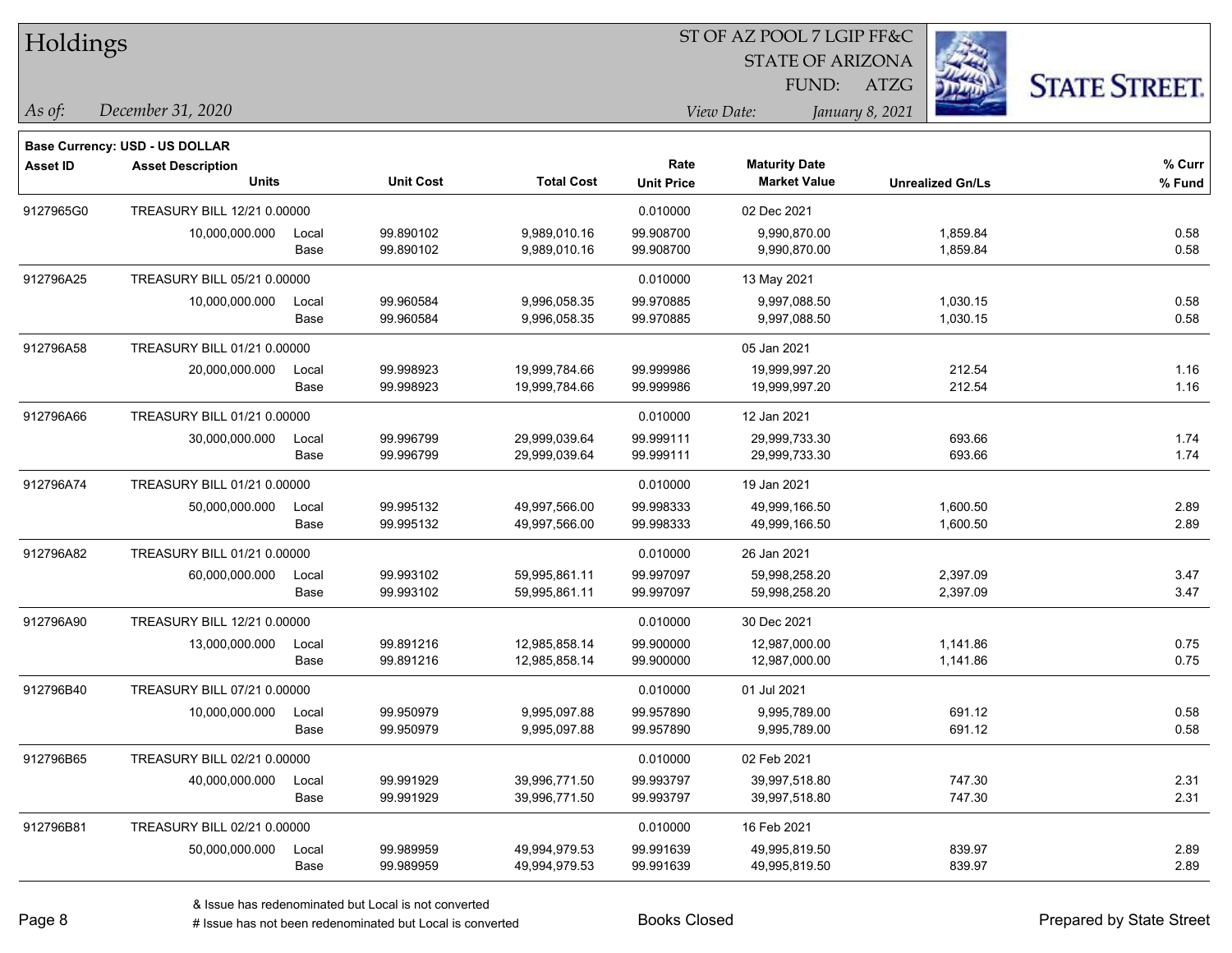| Holdings        |                                       |       |                  |                   | 51 OF AZ POOL 7 LGIP FF&C |                         |                         |                     |
|-----------------|---------------------------------------|-------|------------------|-------------------|---------------------------|-------------------------|-------------------------|---------------------|
|                 |                                       |       |                  |                   |                           | <b>STATE OF ARIZONA</b> |                         |                     |
|                 |                                       |       |                  |                   |                           | FUND:                   | ATZG                    | <b>STATE STREET</b> |
| As of:          | December 31, 2020                     |       |                  |                   |                           | View Date:              | January 8, 2021         |                     |
|                 | <b>Base Currency: USD - US DOLLAR</b> |       |                  |                   |                           |                         |                         |                     |
| <b>Asset ID</b> | <b>Asset Description</b>              |       |                  |                   | Rate                      | <b>Maturity Date</b>    |                         | % Curr              |
|                 | <b>Units</b>                          |       | <b>Unit Cost</b> | <b>Total Cost</b> | <b>Unit Price</b>         | <b>Market Value</b>     | <b>Unrealized Gn/Ls</b> | % Fund              |
| 912796B99       | TREASURY BILL 02/21 0.00000           |       |                  |                   | 0.010000                  | 23 Feb 2021             |                         |                     |
|                 | 90,000,000.000                        | Local | 99.986619        | 89,987,957.16     | 99.991319                 | 89,992,187.10           | 4,229.94                | 5.21                |
|                 |                                       | Base  | 99.986619        | 89,987,957.16     | 99.991319                 | 89,992,187.10           | 4,229.94                | 5.21                |
| 912796C23       | TREASURY BILL 03/21 0.00000           |       |                  |                   | 0.010000                  | 02 Mar 2021             |                         |                     |
|                 | 40,000,000.000                        | Local | 99.983896        | 39,993,558.33     | 99.987159                 | 39,994,863.60           | 1,305.27                | 2.31                |
|                 |                                       | Base  | 99.983896        | 39,993,558.33     | 99.987159                 | 39,994,863.60           | 1,305.27                | 2.31                |
| 912796C80       | CASH MGMT BILL 03/21 0.00000          |       |                  |                   |                           | 16 Mar 2021             |                         |                     |
|                 | 10,000,000.000                        | Local | 99.977389        | 9,997,738.89      | 99.985603                 | 9,998,560.30            | 821.41                  | 0.58                |
|                 |                                       | Base  | 99.977389        | 9,997,738.89      | 99.985603                 | 9,998,560.30            | 821.41                  | 0.58                |
| 912796C98       | CASH MGMT BILL 03/21 0.00000          |       |                  |                   | 0.010000                  | 23 Mar 2021             |                         |                     |
|                 | 50,000,000.000                        | Local | 99.978225        | 49,989,112.25     | 99.983750                 | 49,991,875.00           | 2,762.75                | 2.89                |
|                 |                                       | Base  | 99.978225        | 49,989,112.25     | 99.983750                 | 49,991,875.00           | 2,762.75                | 2.89                |
| 912796D22       | CASH MGMT BILL 03/21 0.00000          |       |                  |                   | 0.010000                  | 30 Mar 2021             |                         |                     |
|                 | 70,000,000.000                        | Local | 99.977710        | 69,984,397.11     | 99.982764                 | 69,987,934.80           | 3,537.69                | 4.05                |
|                 |                                       | Base  | 99.977710        | 69,984,397.11     | 99.982764                 | 69,987,934.80           | 3,537.69                | 4.05                |
| 912796D71       | CASH MGMT BILL 04/21 0.00000          |       |                  |                   |                           | 06 Apr 2021             |                         |                     |
|                 | 30,000,000.000                        | Local | 99.977050        | 29,993,115.14     | 99.980067                 | 29,994,020.10           | 904.96                  | 1.74                |
|                 |                                       | Base  | 99.977050        | 29,993,115.14     | 99.980067                 | 29,994,020.10           | 904.96                  | 1.74                |
| 912796D89       | CASH MGMT BILL 04/21 0.00000          |       |                  |                   | 0.010000                  | 13 Apr 2021             |                         |                     |
|                 | 20,000,000.000                        | Local | 99.972687        | 19,994,537.34     | 99.978687                 | 19,995,737.40           | 1,200.06                | 1.16                |
|                 |                                       | Base  | 99.972687        | 19,994,537.34     | 99.978687                 | 19,995,737.40           | 1,200.06                | 1.16                |
| 912796SU4       | TREASURY BILL 11/19 0.00000           |       |                  |                   |                           | 29 Nov 2019             |                         |                     |
|                 | 0.000                                 | Local | 0.000000         | $-3,237.61$       | 0.000000                  | 0.00                    | 3,237.61                | 0.00                |
|                 |                                       | Base  | 0.000000         | $-3,237.61$       | 0.000000                  | 0.00                    | 3,237.61                | 0.00                |
| 912796SZ3       | TREASURY BILL 07/20 0.00000           |       |                  |                   | 0.010000                  | 16 Jul 2020             |                         |                     |
|                 | 0.000 Local                           |       | 0.000000         | $-0.01$           | 0.000000                  | 0.00                    | 0.01                    | 0.00                |
|                 |                                       | Base  | 0.000000         | $-0.01$           | 0.000000                  | 0.00                    | 0.01                    | 0.00                |
| 912796UB3       | TREASURY BILL 07/20 0.00000           |       |                  |                   | 0.010000                  | 02 Jul 2020             |                         |                     |
|                 | 0.000                                 | Local | 0.000000         | 77,805.00         | 0.000000                  | 0.00                    | $-77,805.00$            | 0.00                |
|                 |                                       | Base  | 0.000000         | 77,805.00         | 0.000000                  | 0.00                    | $-77,805.00$            | 0.00                |

 $\overline{\text{SUSPQO}}$   $\overline{\text{SUSP}}$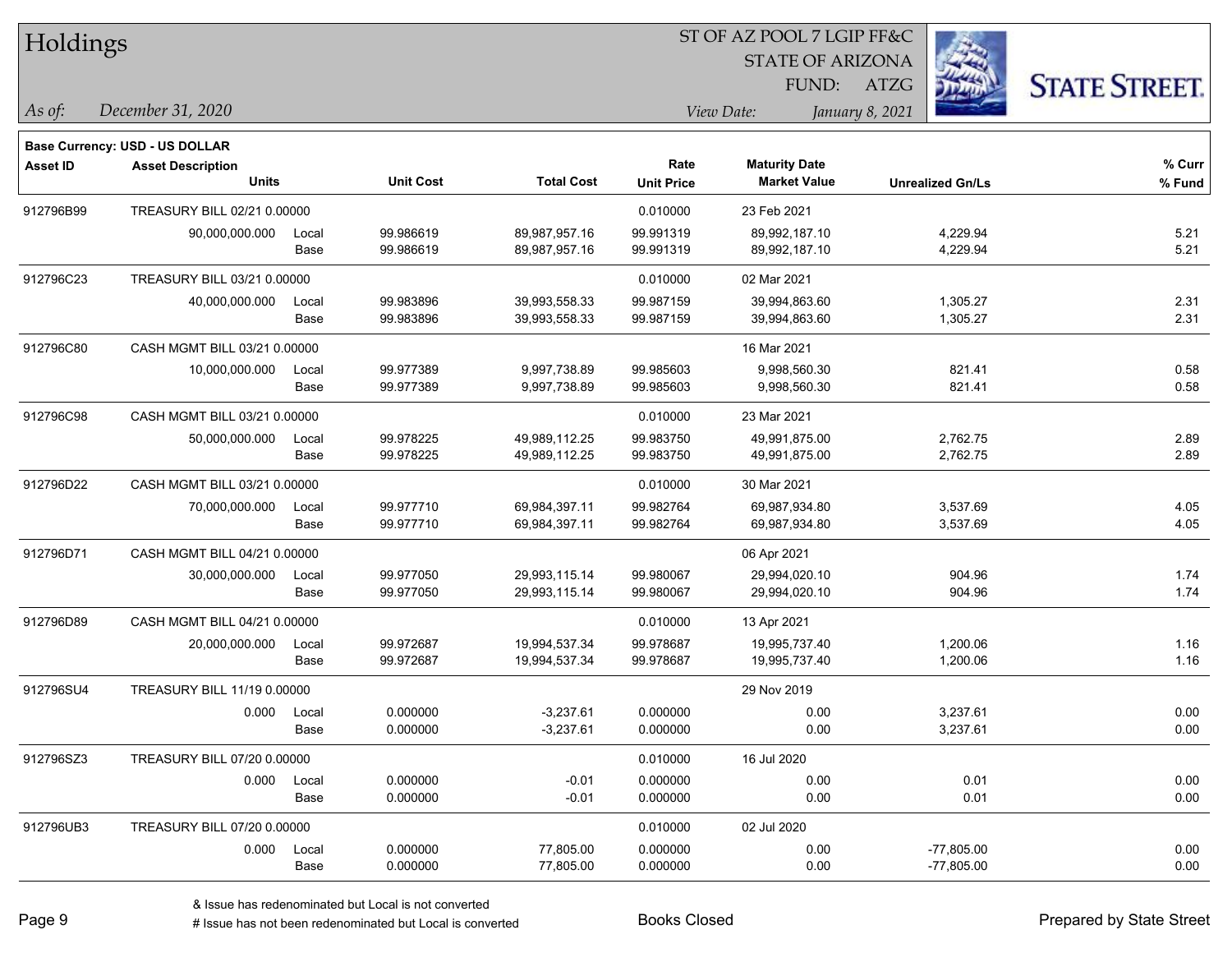| Holdings               |                                       |       |                  |                   | 51 OF AZ POOL 7 LGIP FF&C |                         |                         |                      |  |  |
|------------------------|---------------------------------------|-------|------------------|-------------------|---------------------------|-------------------------|-------------------------|----------------------|--|--|
|                        |                                       |       |                  |                   |                           | <b>STATE OF ARIZONA</b> |                         |                      |  |  |
|                        |                                       |       |                  |                   |                           | FUND:                   | ATZG                    | <b>STATE STREET.</b> |  |  |
| As of:                 | December 31, 2020                     |       |                  |                   |                           | View Date:              | January 8, 2021         |                      |  |  |
|                        | <b>Base Currency: USD - US DOLLAR</b> |       |                  |                   |                           |                         |                         |                      |  |  |
| <b>Asset ID</b>        | <b>Asset Description</b>              |       |                  |                   | Rate                      | <b>Maturity Date</b>    |                         | % Curr               |  |  |
|                        | <b>Units</b>                          |       | <b>Unit Cost</b> | <b>Total Cost</b> | <b>Unit Price</b>         | <b>Market Value</b>     | <b>Unrealized Gn/Ls</b> | % Fund               |  |  |
| 912796UC1              | TREASURY BILL 01/21 0.00000           |       |                  |                   | 0.010000                  | 28 Jan 2021             |                         |                      |  |  |
|                        | 20,000,000.000                        | Local | 99.991563        | 19,998,312.50     | 99.996167                 | 19,999,233.40           | 920.90                  | 1.16                 |  |  |
|                        |                                       | Base  | 99.991563        | 19,998,312.50     | 99.996167                 | 19,999,233.40           | 920.90                  | 1.16                 |  |  |
| 912796VP1              | TREASURY BILL 08/19 0.00000           |       |                  |                   |                           | 06 Aug 2019             |                         |                      |  |  |
|                        | 0.000                                 | Local | 0.000000         | $-2,421.88$       | 0.000000                  | 0.00                    | 2,421.88                | 0.00                 |  |  |
|                        |                                       | Base  | 0.000000         | $-2,421.88$       | 0.000000                  | 0.00                    | 2,421.88                | 0.00                 |  |  |
| 912796WZ8              | TREASURY BILL 08/20 0.00000           |       |                  |                   |                           | 06 Aug 2020             |                         |                      |  |  |
|                        | 0.000                                 | Local | 0.000000         | 5,438.98          | 0.000000                  | 0.00                    | $-5,438.98$             | 0.00                 |  |  |
|                        |                                       | Base  | 0.000000         | 5,438.98          | 0.000000                  | 0.00                    | $-5,438.98$             | 0.00                 |  |  |
| 912796XB0              | TREASURY BILL 03/20 0.00000           |       |                  |                   |                           | 17 Mar 2020             |                         |                      |  |  |
|                        | 0.000                                 | Local | 0.000000         | $-646.25$         | 0.000000                  | 0.00                    | 646.25                  | 0.00                 |  |  |
|                        |                                       | Base  | 0.000000         | $-646.25$         | 0.000000                  | 0.00                    | 646.25                  | 0.00                 |  |  |
| 912796XE4              | TREASURY BILL 02/21 0.00000           |       |                  |                   | 0.010000                  | 25 Feb 2021             |                         |                      |  |  |
|                        | 20,000,000.000                        | Local | 99.984531        | 19,996,906.24     | 99.990250                 | 19,998,050.00           | 1,143.76                | 1.16                 |  |  |
|                        |                                       | Base  | 99.984531        | 19,996,906.24     | 99.990250                 | 19,998,050.00           | 1,143.76                | 1.16                 |  |  |
| 91282CAA9              | US TREASURY FRN 07/22 VAR             |       |                  |                   | 0.150023                  | 31 Jul 2022             |                         |                      |  |  |
|                        | 5,000,000.000                         | Local | 99.992010        | 4,999,600.50      | 99.996041                 | 4,999,802.05            | 201.55                  | 0.29                 |  |  |
|                        |                                       | Base  | 99.992010        | 4,999,600.50      | 99.996041                 | 4,999,802.05            | 201.55                  | 0.29                 |  |  |
| 91282CAS0              | US TREASURY FRN 10/22 VAR             |       |                  |                   | 0.150023                  | 31 Oct 2022             |                         |                      |  |  |
|                        | 5,000,000.000                         | Local | 100.001850       | 5,000,092.49      | 99.981327                 | 4,999,066.35            | $-1,026.14$             | 0.29                 |  |  |
|                        |                                       | Base  | 100.001850       | 5,000,092.49      | 99.981327                 | 4,999,066.35            | $-1,026.14$             | 0.29                 |  |  |
| <b>US DOLLAR Total</b> |                                       |       |                  |                   |                           |                         |                         |                      |  |  |
|                        | 1,068,000,000.000                     | Local |                  | 1,067,911,428.62  |                           | 1,067,869,862.30        | -41,566.32              | 61.79                |  |  |
|                        |                                       | Base  |                  | 1,067,911,428.62  |                           | 1,067,869,862.30        | -41,566.32              | 61.79                |  |  |
|                        | <b>FIXED INCOME Total</b>             |       |                  |                   |                           |                         |                         |                      |  |  |
|                        | 1,068,000,000.000                     | Base  |                  | 1,067,911,428.62  |                           | 1,067,869,862.30        | -41,566.32              | 61.79                |  |  |
|                        |                                       |       |                  |                   |                           |                         |                         |                      |  |  |

 $\overline{\text{SUSPQO}}$   $\overline{\text{SUSP}}$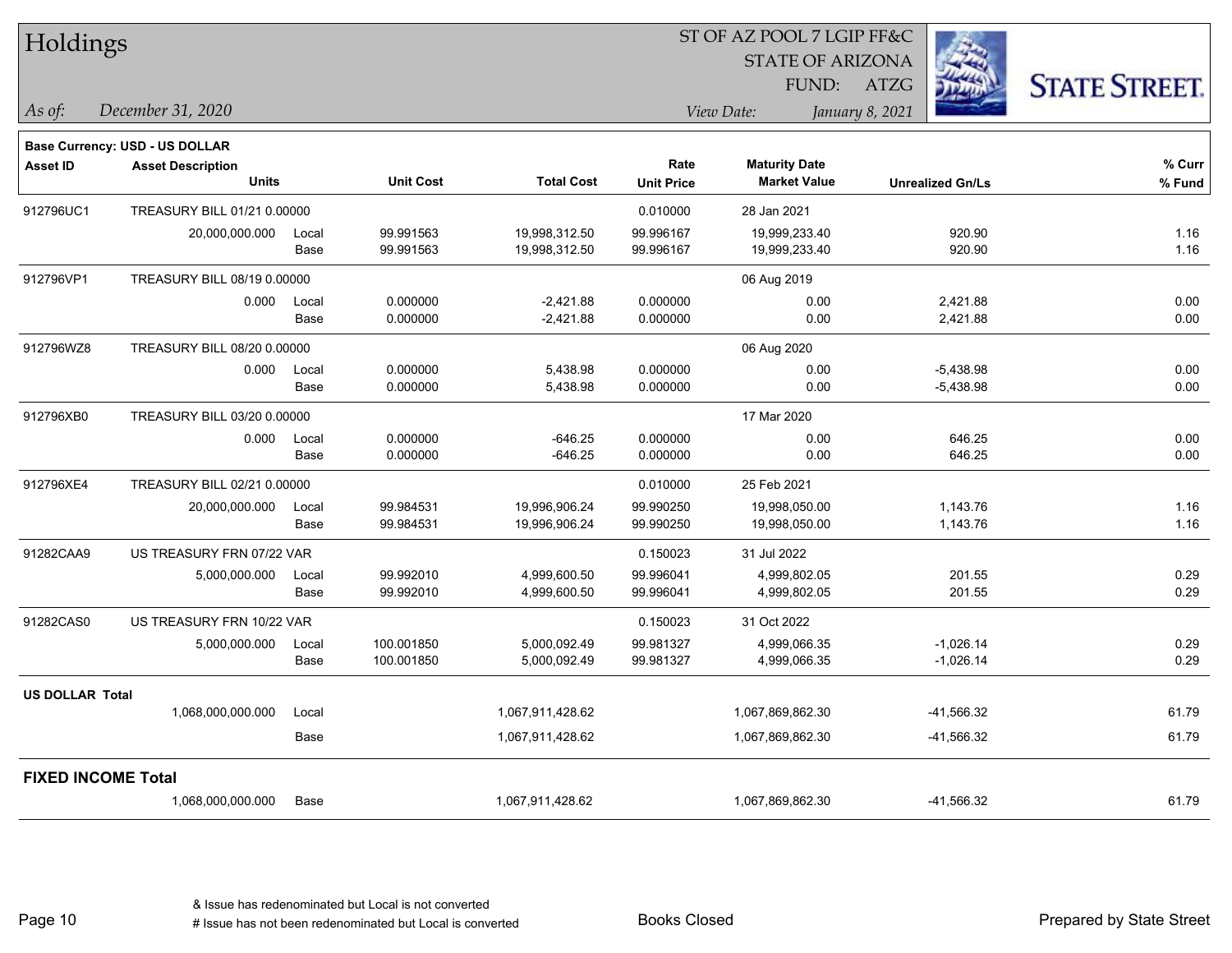| Holdings          |                                                                                   |                  |                   |                           | ST OF AZ POOL 7 LGIP FF&C<br><b>STATE OF ARIZONA</b><br>FUND: | <b>ATZG</b>             | <b>STATE STREET.</b> |
|-------------------|-----------------------------------------------------------------------------------|------------------|-------------------|---------------------------|---------------------------------------------------------------|-------------------------|----------------------|
| $\vert$ As of:    | December 31, 2020                                                                 |                  |                   |                           | View Date:                                                    | January 8, 2021         |                      |
| <b>Asset ID</b>   | <b>Base Currency: USD - US DOLLAR</b><br><b>Asset Description</b><br><b>Units</b> | <b>Unit Cost</b> | <b>Total Cost</b> | Rate<br><b>Unit Price</b> | <b>Maturity Date</b><br><b>Market Value</b>                   | <b>Unrealized Gn/Ls</b> | % Curr<br>% Fund     |
| <b>FUND Total</b> | 1,728,421,693.960                                                                 | Base             | 1,728,309,486.96  |                           | 1,728,267,920.64                                              | -41,566.32              | 100.00               |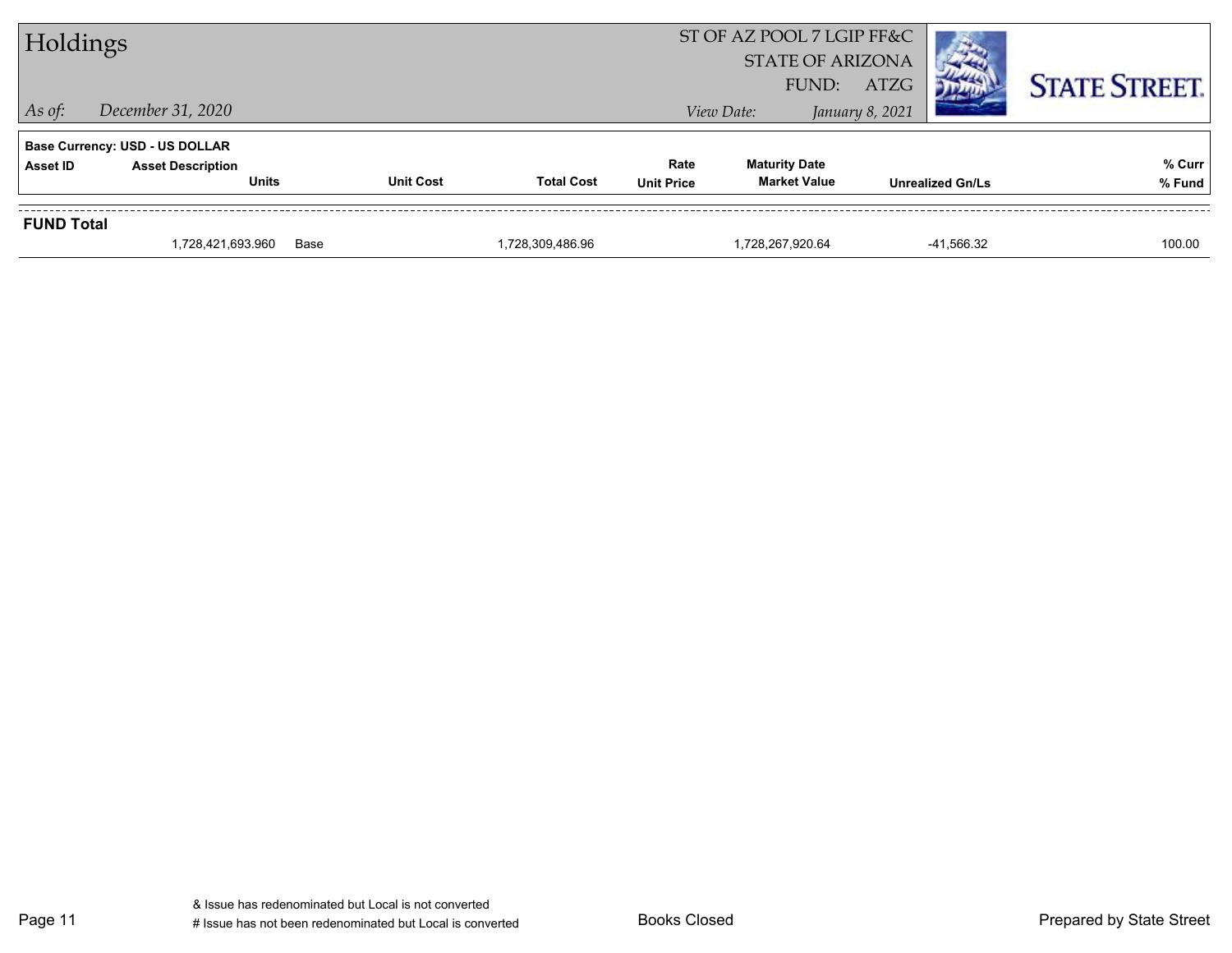## Holdings

## Currency Summary

*As of: December 31, 2020*

## ST OF AZ POOL 7 LGIP FF&C

STATE OF ARIZONA

FUND: ATZG



*View Date:January 8, 2021*

| Base Currency: USD - US DOLLAR |  |
|--------------------------------|--|
|                                |  |

| <b>Base Currency:USD - US DOLLAR</b> |                   |       |                   |                     | % Currency |                         |                          |                           |
|--------------------------------------|-------------------|-------|-------------------|---------------------|------------|-------------------------|--------------------------|---------------------------|
|                                      | <b>Units</b>      |       | <b>Total Cost</b> | <b>Market Value</b> | % Fund     | <b>Unreal Sec Gn/Ls</b> | <b>Unreal Curr Gn/Ls</b> | <b>Total Unreal Gn/Ls</b> |
| <b>US DOLLAR</b>                     |                   |       |                   |                     |            |                         | Exchange Rate:           | 1.000000                  |
| <b>CASH</b>                          |                   |       |                   |                     |            |                         |                          |                           |
|                                      | $-2,538.050$      | Local | $-2,538.05$       | $-2,538.05$         | 0.00       | 0.00                    |                          | 0.00                      |
|                                      |                   | Base  | $-2,538.05$       | $-2,538.05$         | 0.00       | 0.00                    | 0.00                     | 0.00                      |
| <b>CASH EQUIVALENT</b>               |                   |       |                   |                     |            |                         |                          |                           |
|                                      | 660,424,232.010   | Local | 660,400,596.39    | 660,400,596.39      | 38.21      | 0.00                    |                          | 0.00                      |
|                                      |                   | Base  | 660,400,596.39    | 660,400,596.39      | 38.21      | 0.00                    | 0.00                     | 0.00                      |
| <b>FIXED INCOME</b>                  |                   |       |                   |                     |            |                         |                          |                           |
|                                      | 1,068,000,000.000 | Local | 1,067,911,428.62  | 1,067,869,862.30    | 61.79      | -41,566.32              |                          | -41,566.32                |
|                                      |                   | Base  | 1,067,911,428.62  | 1,067,869,862.30    | 61.79      | -41,566.32              | 0.00                     | -41,566.32                |
| <b>US DOLLAR Total</b>               |                   |       |                   |                     |            |                         |                          |                           |
|                                      | 1,728,421,693.960 | Local | 1,728,309,486.96  | 1,728,267,920.64    | 100.00     | -41,566.32              |                          | -41,566.32                |
|                                      |                   | Base  | 1,728,309,486.96  | 1,728,267,920.64    | 100.00     | -41,566.32              | 0.00                     | -41,566.32                |
| <b>FUND Total</b>                    |                   |       |                   |                     |            |                         |                          |                           |
|                                      | 1,728,421,693.960 | Base  | 1,728,309,486.96  | 1,728,267,920.64    | 100.00     | -41,566.32              | 0.00                     | -41,566.32                |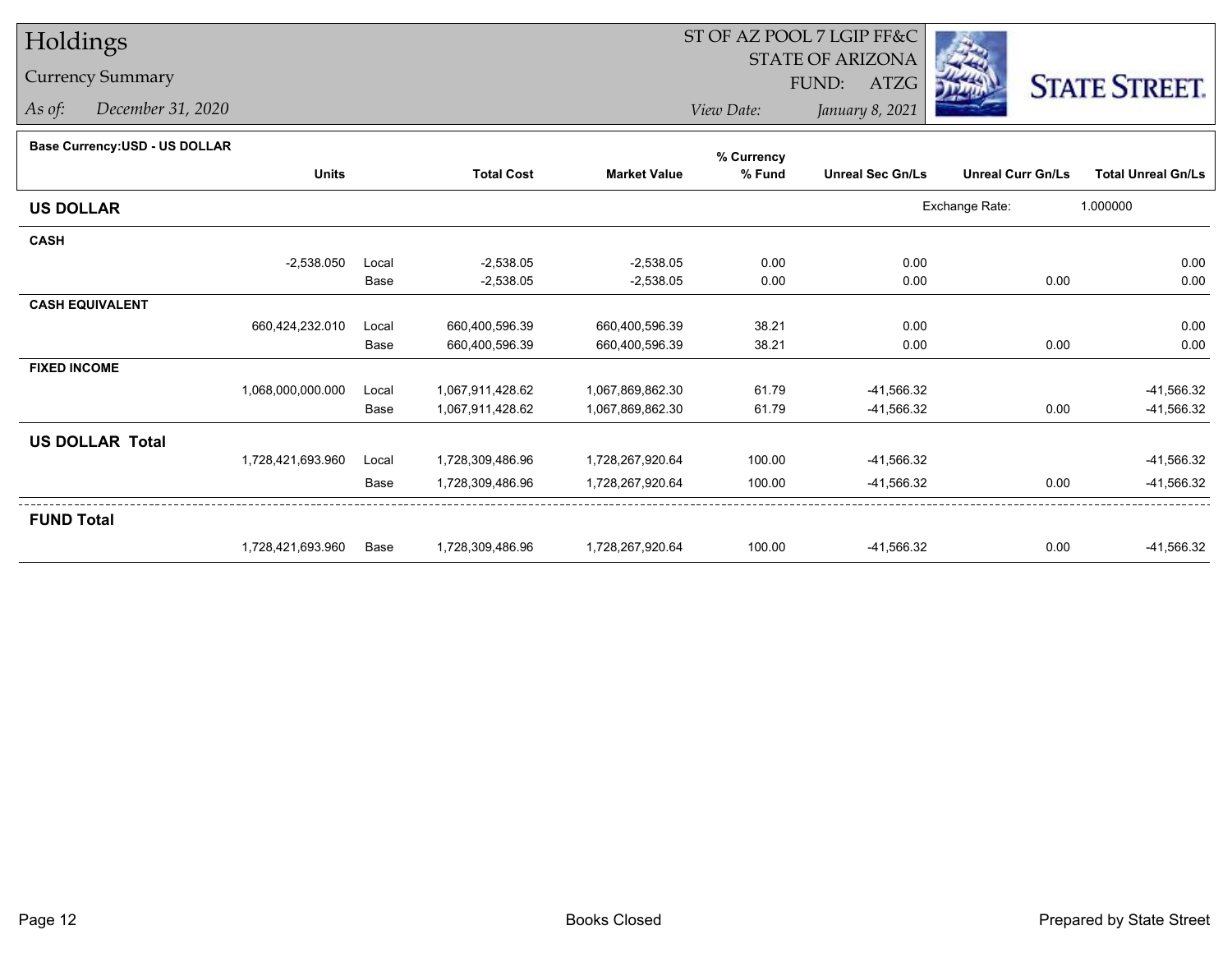| Holdings             |                                |                   |                     | ST OF AZ POOL 7 LGIP FF&C |                         |                          |                           |  |
|----------------------|--------------------------------|-------------------|---------------------|---------------------------|-------------------------|--------------------------|---------------------------|--|
|                      |                                |                   |                     |                           | <b>STATE OF ARIZONA</b> |                          |                           |  |
| <b>Asset Summary</b> |                                |                   |                     |                           | FUND:<br>ATZG           |                          | <b>STATE STREET.</b>      |  |
| As of:               | December 31, 2020              |                   |                     | View Date:                | January 8, 2021         |                          |                           |  |
|                      | Base Currency: USD - US DOLLAR |                   |                     |                           |                         |                          |                           |  |
|                      | <b>Units</b>                   | <b>Total Cost</b> | <b>Market Value</b> | % Fund                    | <b>Unreal Sec Gn/Ls</b> | <b>Unreal Curr Gn/Ls</b> | <b>Total Unreal Gn/Ls</b> |  |
| <b>CASH</b>          |                                |                   |                     |                           |                         |                          |                           |  |
| US DOLLAR            |                                |                   |                     |                           |                         |                          |                           |  |
|                      | $-2,538.050$                   | $-2,538.05$       | $-2,538.05$         | 0.00                      | 0.00                    | 0.00                     | 0.00                      |  |
| <b>CASH Total</b>    |                                |                   |                     |                           |                         |                          |                           |  |
|                      | $-2,538.050$                   | $-2,538.05$       | $-2,538.05$         | 0.00                      | 0.00                    | 0.00                     | 0.00                      |  |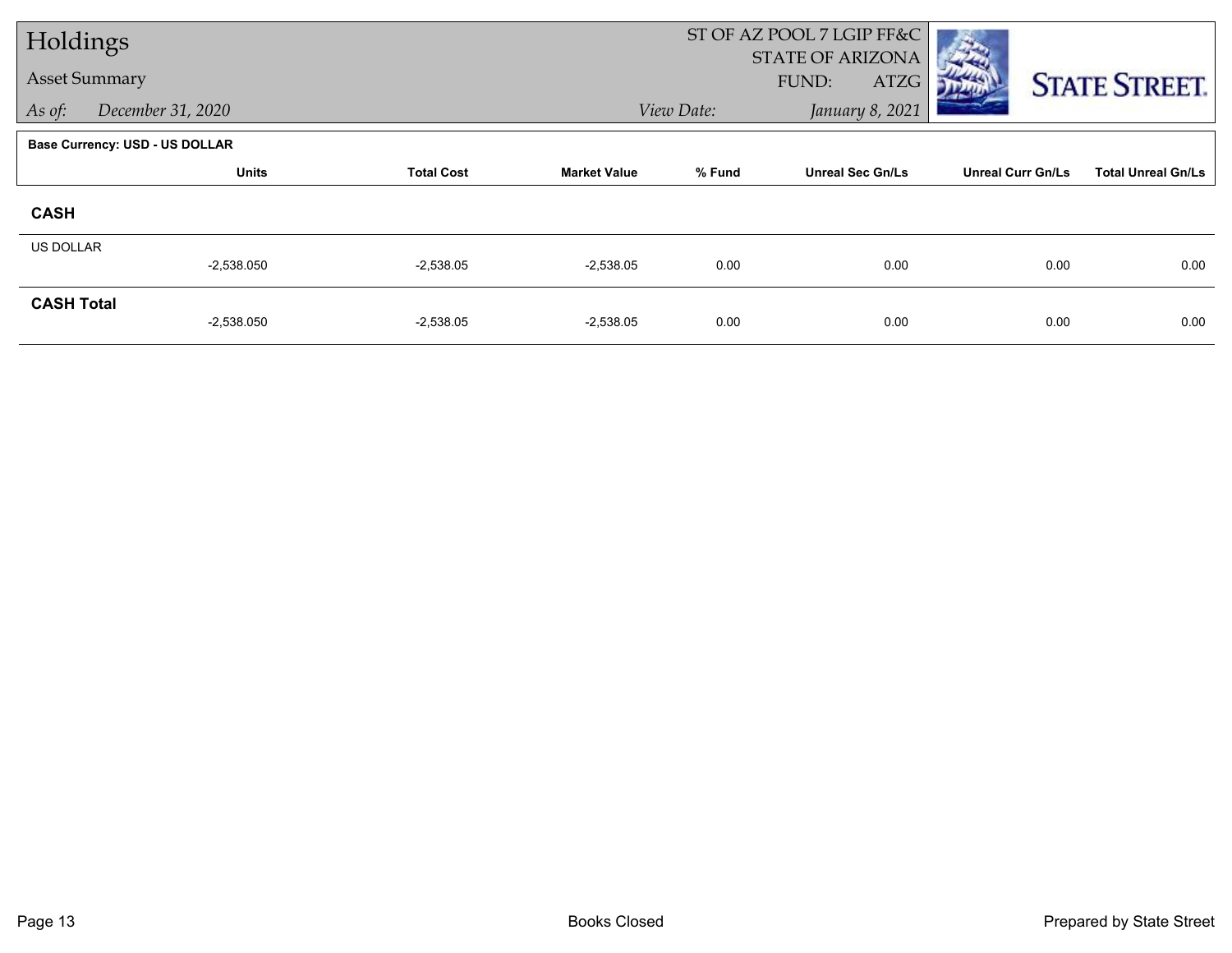| Holdings  |                                       |                   |                     | ST OF AZ POOL 7 LGIP FF&C     |                         |                          |                           |
|-----------|---------------------------------------|-------------------|---------------------|-------------------------------|-------------------------|--------------------------|---------------------------|
|           |                                       |                   |                     |                               | <b>STATE OF ARIZONA</b> |                          |                           |
|           | <b>Asset Summary</b>                  |                   |                     |                               | ATZG<br>FUND:           |                          | <b>STATE STREET.</b>      |
| As of:    | December 31, 2020                     |                   |                     | View Date:<br>January 8, 2021 |                         |                          |                           |
|           | <b>Base Currency: USD - US DOLLAR</b> |                   |                     |                               |                         |                          |                           |
|           | <b>Units</b>                          | <b>Total Cost</b> | <b>Market Value</b> | % Fund                        | <b>Unreal Sec Gn/Ls</b> | <b>Unreal Curr Gn/Ls</b> | <b>Total Unreal Gn/Ls</b> |
|           | <b>CASH EQUIVALENT</b>                |                   |                     |                               |                         |                          |                           |
| US DOLLAR |                                       |                   |                     |                               |                         |                          |                           |
|           | 660,424,232.010                       | 660,400,596.39    | 660,400,596.39      | 38.21                         | 0.00                    | 0.00                     | 0.00                      |
|           | <b>CASH EQUIVALENT Total</b>          |                   |                     |                               |                         |                          |                           |
|           | 660,424,232.010                       | 660,400,596.39    | 660,400,596.39      | 38.21                         | 0.00                    | 0.00                     | 0.00                      |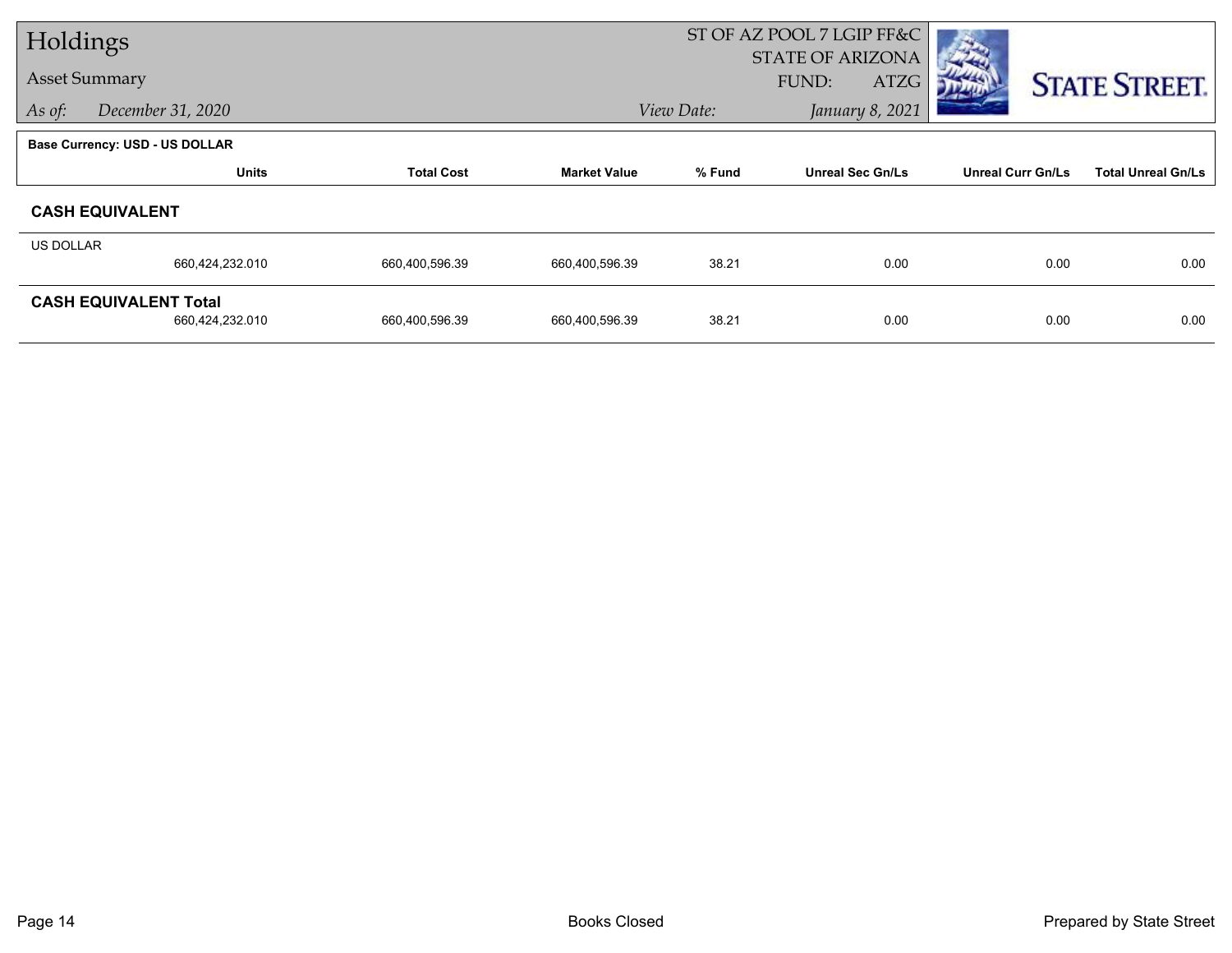| Holdings         |                                                |                   |                     | ST OF AZ POOL 7 LGIP FF&C |                                                 |                          |                           |  |
|------------------|------------------------------------------------|-------------------|---------------------|---------------------------|-------------------------------------------------|--------------------------|---------------------------|--|
|                  | <b>Asset Summary</b>                           |                   |                     |                           | <b>STATE OF ARIZONA</b><br><b>ATZG</b><br>FUND: |                          |                           |  |
| As of:           | December 31, 2020                              |                   |                     | View Date:                | January 8, 2021                                 |                          | <b>STATE STREET.</b>      |  |
|                  | <b>Base Currency: USD - US DOLLAR</b>          |                   |                     |                           |                                                 |                          |                           |  |
|                  | <b>Units</b>                                   | <b>Total Cost</b> | <b>Market Value</b> | % Fund                    | <b>Unreal Sec Gn/Ls</b>                         | <b>Unreal Curr Gn/Ls</b> | <b>Total Unreal Gn/Ls</b> |  |
|                  | <b>FIXED INCOME</b>                            |                   |                     |                           |                                                 |                          |                           |  |
| <b>US DOLLAR</b> |                                                |                   |                     |                           |                                                 |                          |                           |  |
|                  | 1,068,000,000.000                              | 1,067,911,428.62  | 1,067,869,862.30    | 61.79                     | -41,566.32                                      | 0.00                     | -41,566.32                |  |
|                  | <b>FIXED INCOME Total</b><br>1,068,000,000.000 | 1,067,911,428.62  | 1,067,869,862.30    | 61.79                     | -41,566.32                                      | 0.00                     | -41,566.32                |  |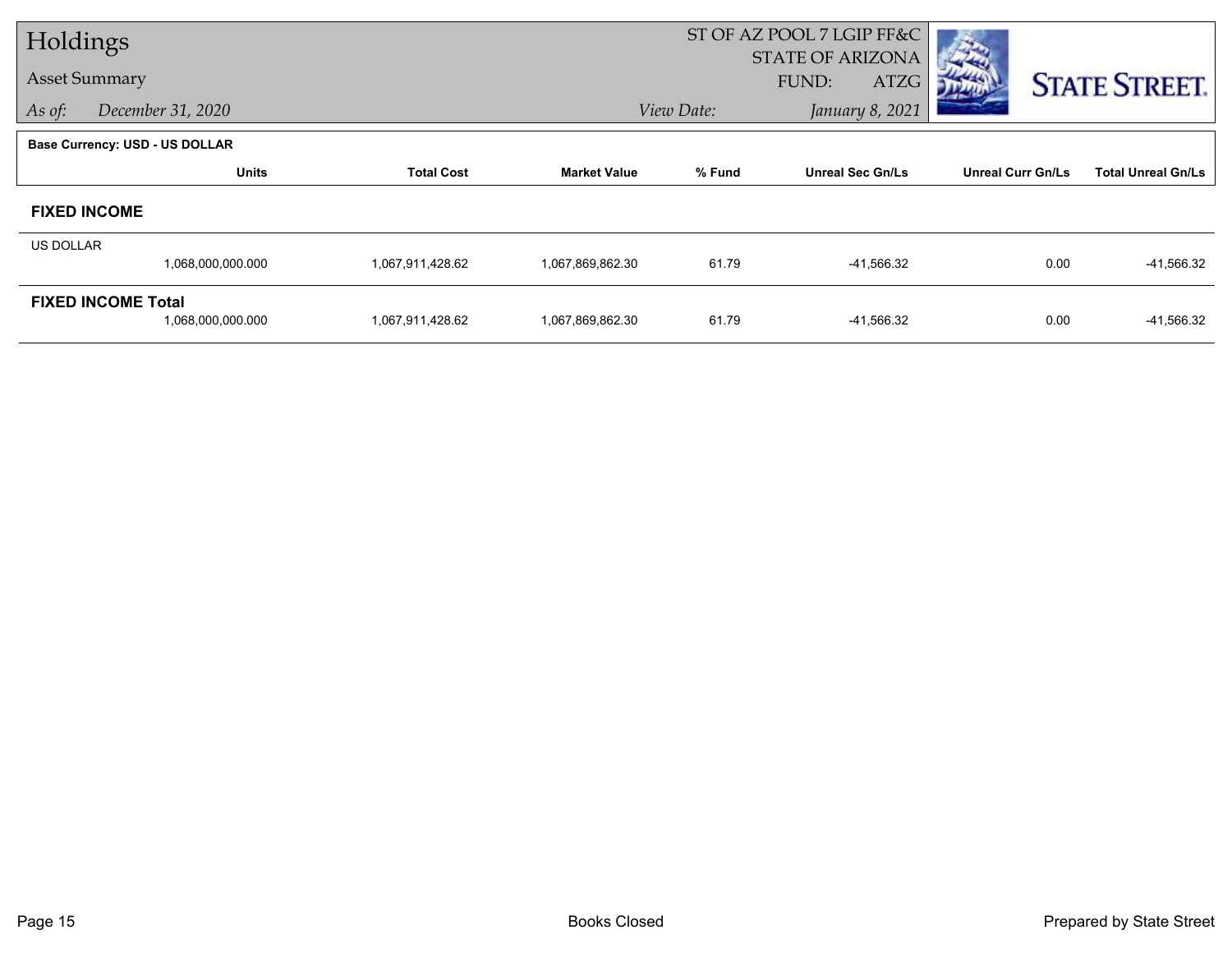| Holdings                    |                                       |                  |                     |                               | ST OF AZ POOL 7 LGIP FF&C |                          |                           |  |
|-----------------------------|---------------------------------------|------------------|---------------------|-------------------------------|---------------------------|--------------------------|---------------------------|--|
|                             |                                       |                  |                     | <b>STATE OF ARIZONA</b>       |                           |                          |                           |  |
| <b>Asset Summary</b>        |                                       |                  |                     | <b>ATZG</b><br>FUND:          |                           |                          | <b>STATE STREET.</b>      |  |
| December 31, 2020<br>As of: |                                       |                  |                     | January 8, 2021<br>View Date: |                           |                          |                           |  |
|                             | <b>Base Currency: USD - US DOLLAR</b> |                  |                     |                               |                           |                          |                           |  |
|                             | <b>Units</b><br><b>Total Cost</b>     |                  | <b>Market Value</b> | % Fund                        | <b>Unreal Sec Gn/Ls</b>   | <b>Unreal Curr Gn/Ls</b> | <b>Total Unreal Gn/Ls</b> |  |
| <b>FUND Total</b>           |                                       |                  |                     |                               |                           |                          |                           |  |
|                             | 1,728,421,693.960                     | 1.728.309.486.96 | 1.728.267.920.64    | 100.00                        | -41.566.32                | 0.00                     | -41,566.32                |  |